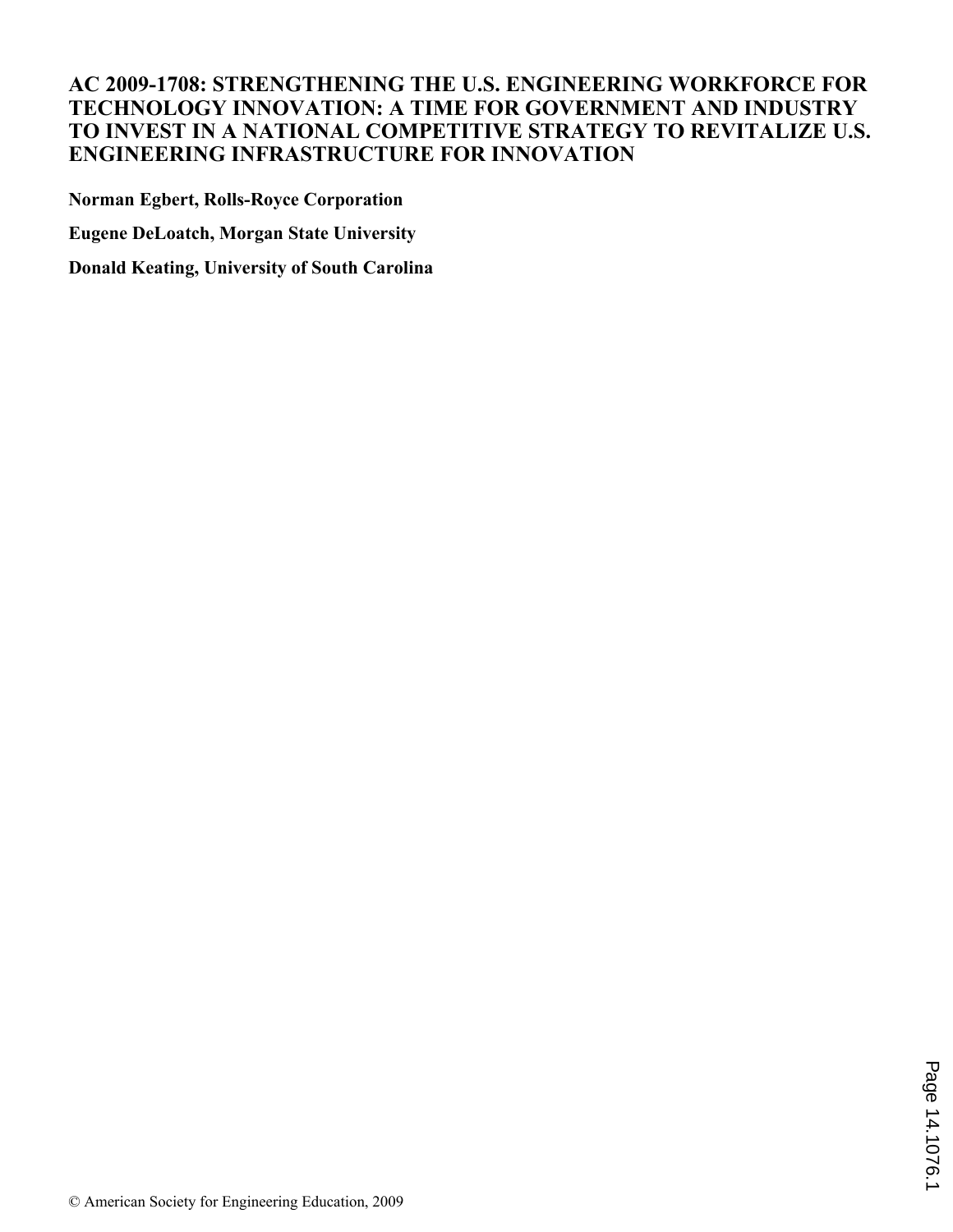## **Strengthening the U.S. Engineering Workforce for Innovation: A Time for Government and Industry to Invest in a National Competitive Strategy to Revitalize the U.S. Engineering Infrastructure for Innovation**

#### **1. Introduction**

This is the fourth of four invited papers prepared for the special panel session of the ASEE-National Collaborative Task Force on Engineering Graduate Education Reform. This paper addresses the importance for federal government and U.S. industry to invest in a national demonstration project with innovative universities across the country to accelerate the development of professional master of engineering and doctor of engineering programs that meet the needs of engineers in industry in bolstering U.S. technological innovation for the nation's future economic growth, global competitiveness, and national security.

#### **1.1 Benchmarking National Strategies**

Today, as the United States competes in the global economy, its industries are facing fierce competition globally. Other nations are challenging U.S. technological leadership by instituting national policies targeted on innovation. As the National Research Council (NRC)-Committee on Comparative Innovation Policy points out, Governments around the world are taking active steps to strengthen their national innovation systems and are recognizing that a capacity to innovate and commercialize new high-technology products is increasingly a part of their international competition policies for economic leadership.<sup>1</sup>

These nations recognize that developing their indigenous capacity for technology innovation is the key to their competitive advantage. Nations such as China have already placed into policy the importance of nurturing indigenous technology innovation as the core ingredient of their future economic development. As Alan Wolf, member of the NRC-Committee on Comparative Innovation Policy points out, China's drive toward innovation has been an unmistakable message of its top leaders for several years:

*"In today's world, the core of each country's competitive strength is intellectual innovation, technological innovation and high-tech industrialization." [Jiang Zemin]* 

*"[We should give] priority to independent innovation in S&T [Science and Technology] work, take efforts to enhance S&T innovation capability, increase core competitiveness and [strive to make] S&T innovation with Chinese characteristics a reality …* 

*…We must aim to be at the forefront of the world's S&T development, speed up the building of [a]national innovation system, …strengthen the coordination of economic policies and S&T policies, [and] create a policy environment beneficial to technological innovation, high-tech development and industrialization." [Hu Jintao]*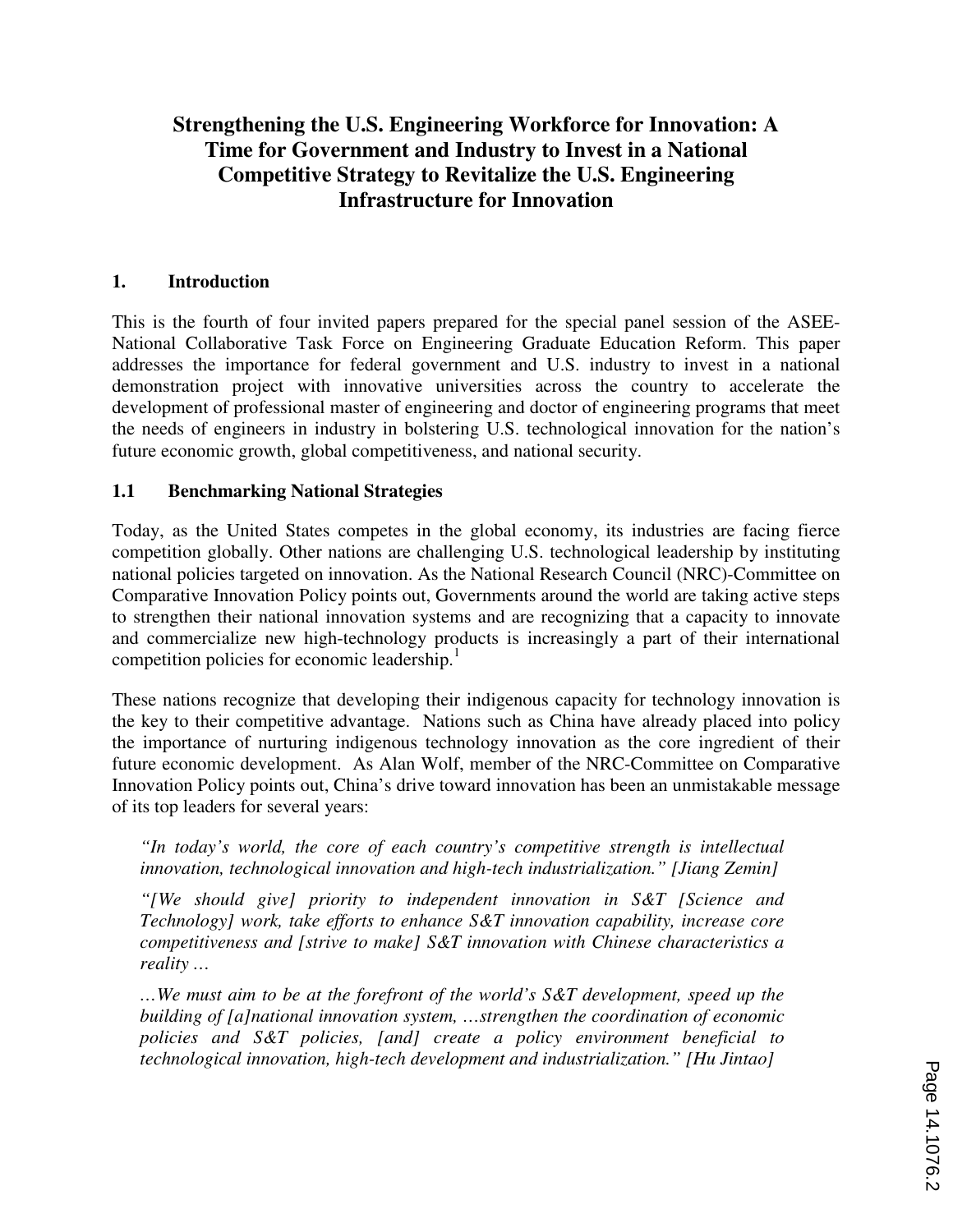Other nations are not standing still. Nations from other competing economic groups, such as the European Union (EU), are also promoting their indigenous capacity for technology innovation in their national interest through major government sponsored partnerships between government, higher education, and industry. Toward this aim, the UK government has already taken forward thinking steps during the last 10 years to deliberately advance its engineering infrastructure for innovation through purposeful advancement of postgraduate professional education at both the professional master's and professional doctoral levels of engineering. These investments have been substantial; and they have been successful.

To date, the UK government has invested over 200 million dollars in creating innovative professional Master of Engineering (M.Eng.) programs [called Teaching Company Schemes] in partnership with industry and in the start-up of 20 Graduate Centers leading to the professional Engineering Doctorate  $(Eng.D.)^2$  The postgraduate doctoral centers have been in operation for the last ten years. Both the professional master and the professional doctoral programs are specifically designed to be more relevant to the creative practice of engineering for innovation and are intended to further the skill-sets of graduates expected to pursue careers in industry where technological competitiveness primarily occurs.

## **1.2 "People … The Heart of Successful Innovation"**

Underpinning the UK's effort to improve its competitive edge are three core themes: 1) Innovation is the life-blood of UK's future economic prosperity and improvement of the quality of life; 2) People … are the heart of successful innovation, and; 3) Government creates the conditions for innovation to flourish.

Accordingly, the objectives of the UK professional postgraduate programs in engineering are three-fold:

- a) First, the primary aim is to enhance the competitiveness and wealth creation capacity of the UK economy by the stimulation of technological innovation in industry through further postgraduate professional education of engineering graduates who are preparing for careers in industry, and interactive partnership between the university and industry in the graduate's required innovation project during his or her course of postgraduate study.
- b) Second, the UK post-graduate programs provide an effective mechanism to further develop UK graduate engineers for world-class innovation, and enhance their potential careers in industry as emerging leaders and innovators. At the core of both the professional masters of engineering and professional doctor of engineering programs are innovation projects that are central to the strategic development of the company partner's competitiveness.

Each project is guided by a multidisciplinary team consisting of the graduate and senior staff from both the sponsoring company and the university faculty. The aims of each project are to: 1) improve the competitiveness of the company partners; 2) enhance the skill-sets and careers of the graduate(s), and; 3) increase the knowledge base relevance of the UK university partners to industry.

c) Third, the postgraduate professional programs are practice oriented and not only help to build a stronger nationwide engineering infrastructure for more effective engineering innovation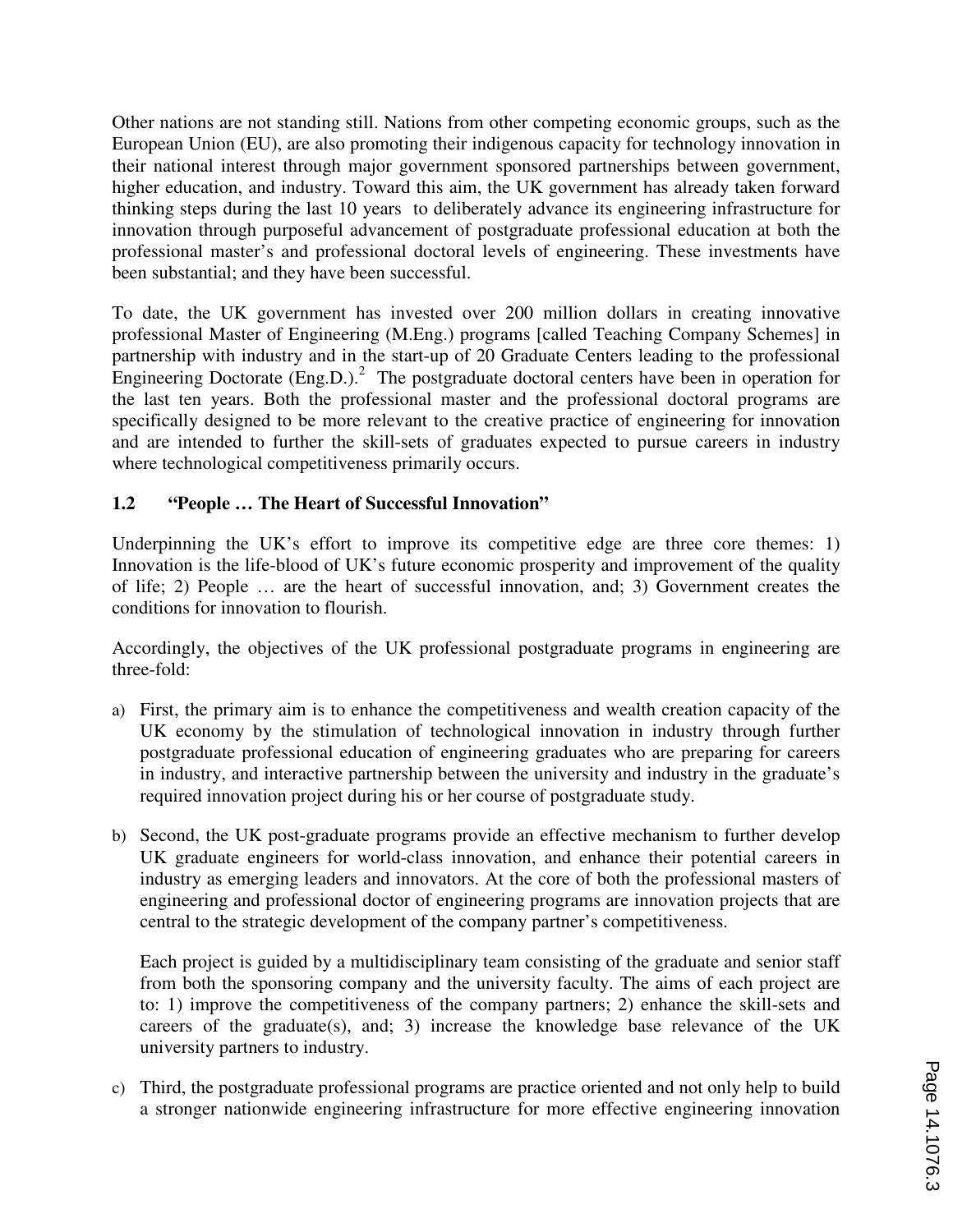within industry across the UK, but also a stronger mechanism for engagement of higher education in the advancement of professional engineering education dealing with practical affairs of industry and society.

Based upon the demonstrated success of these postgraduate practice-oriented doctoral centers, the UK is investing an additional 200 million dollars in 2009 to establish 20 additional postgraduate centers across the country  $[10 \text{ million per center}]$  - bringing the total to 40 Graduate Centers across the UK that will offer postgraduate professional education leading to the professional Engineering Doctorate.<sup>3</sup>

## **2. Rebuilding America's Innovative Capacity ─ Renewal of U.S. Engineering Talent for Innovation in Industry**

## **2.1 Pace of U.S. Innovation**

As the United States competes in the innovation-driven economy, the primary responsibility for the systematic creation, improvement, and development of new, improved, and breakthrough U.S. technology and its innovation into useful products, processes, systems, and operations depends on that small group of experienced men and women in industry and mission-oriented government service who understand the fundamentals of engineering and are skilled in the purposeful techniques of the creative practice of engineering for technology development and innovation and its responsible leadership. As Akio Morita, former chairman of SONY Corporation, pointed out: "Knowing how to make the best use of your engineers will be the test of whether a company will succeed in the coming age … Technological management will be the key to success for companies any where in the world, in the coming years."<sup>4</sup>

## **2.2 U.S. Engineering Progress Is Essential To U.S. Competitiveness**

Recognizing that postgraduate education is a key factor in developing their domestic engineering talent for creative careers in industry, other nations are *not* standing still in developing their graduate engineers through the professional Master and Doctoral levels of engineering in order to increase their competitive technological advantage.

Thus, it is the sense of the National Collaborative Task Force that if we are to improve our own competitive position in the global economy and raise our leadership capacity for technology innovation, then we as a nation must invest as much as other competitor nations in developing our own domestic creative engineering talent, and provide opportunity for high-quality postgraduate professional engineering education that supports the further growth of our graduate engineers in U.S. industry though the highest professional levels of engineering and its responsible leadership.

To meet the challenge, the ASEE-National Collaborative Task Force on Engineering Graduate Education Reform was deliberately founded in 2000 by leaders of the ASEE-Graduate Studies Division, Corporate Members Council, College Industry Partnership Division, and leaders from industry and universities across the country to define, develop, and implement a high-quality and coherent system of postgraduate professional education for working engineering professionals in industry, as a complement to the existing research base, that: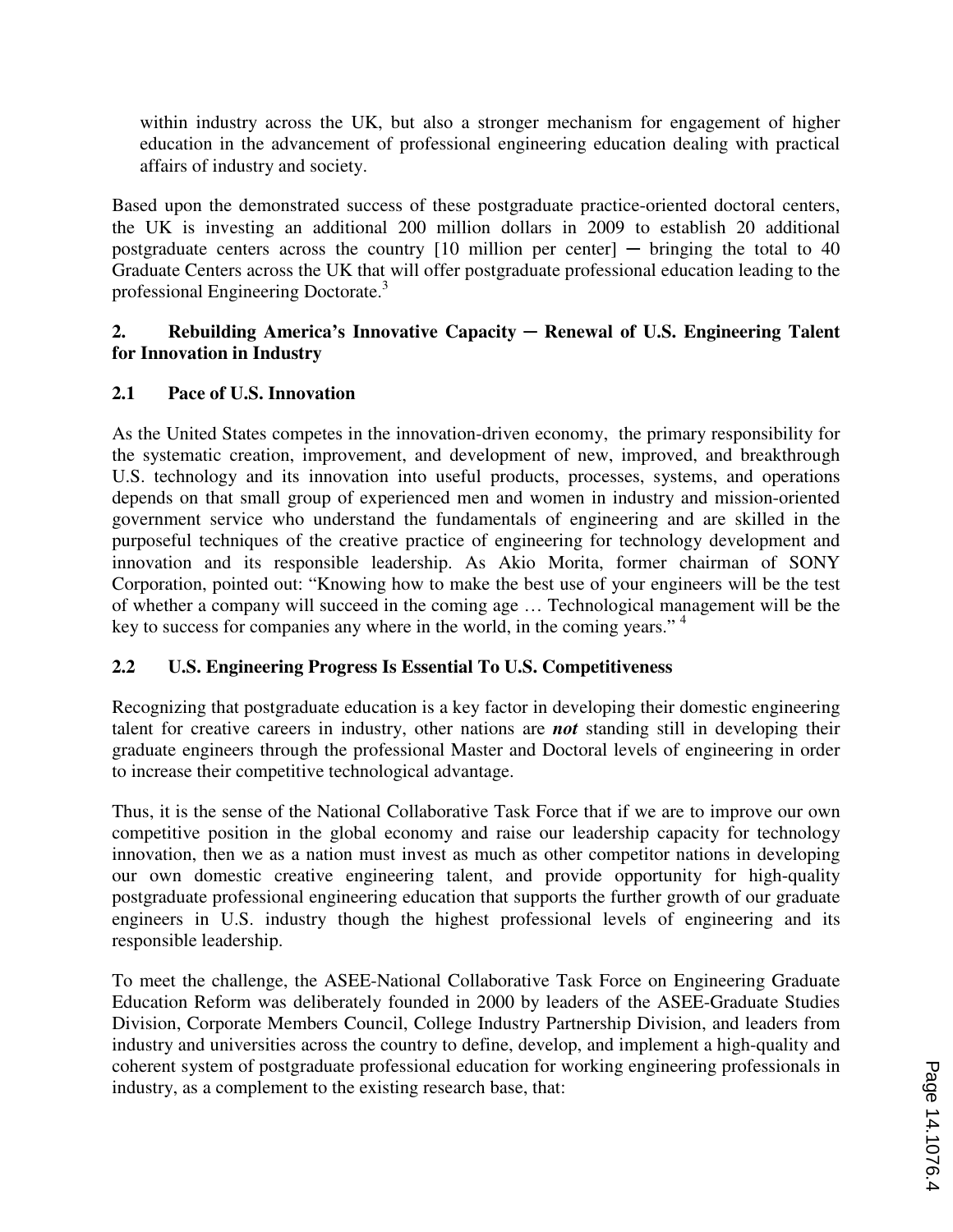- reflects the modern process and systematic practice of engineering for the deliberate creation, development, and innovation of new needed technologies for the advancement of U.S. competitiveness, improvement of economic growth, national security, and quality of life
- § provides opportunity that fosters the creative, innovative, and leadership capacity of the employed U.S. engineering workforce through the professional master's and professional doctoral levels of engineering levels of proficiency, and better supports the lifelong developmental process by which experienced professionals learn, grow, and develop through all stages of growth, beyond entry-level, for increasing leadership roles of engineering responsibility [I through IX] in America's industry

This is a bold educational initiative and challenge, but the United States is in a good position to make this unique educational innovation happen through strong collaborative partnership between federal government, America's industry, and a coalition of innovative universities across the country responding in the common national interest.

## **2.3 Where We Are ... And Where We Need To Be**

During its investigations, the National Collaborative Task Force has studied the long-term National Goals for Science and Technology and the existing posture of U.S. engineering education to meet those goals. $5$ 

§ *Finding 1. Engineering Is A Creative Problem-Solving Profession.* First, it is now evident that U.S. engineering education is undergoing needed transformative change. The U.S. system of engineering education has initiated concerted effort at the undergraduate level to re-strengthen and refocus engineering as a creative problem-solving profession.<sup>6,7,8,9</sup>

As Wm A. Wulf, former president of the National Academy of Engineering, pointed out in his 2002 plenary address to  $ASEE - "Today's engineering schools are not preparing their$ graduates as well as they might for useful practice in the 21st century."… "There is a clear disconnect between the practice of engineering and what is being taught … and, there is urgency for reform."<sup>10</sup> Although Wulf's remarks focused primarily on engineering education at the undergraduate level, urgency for immediate corrective action is required at the graduate level as well to re-strengthen engineering education for the practice of engineering for working professionals in industry.

As the 1995 National Academy's Committee on Science, Engineering, and Public Policy (COSEPUP) Report, Reshaping the Graduate Education of Scientists and Engineers, pointed out: the U.S. system of engineering graduate education has evolved during the last four decades primarily as a research-oriented endeavor, largely as an outgrowth of the 1945 U.S. science policy.<sup>11</sup> As a result of the 1945 Vannevar Bush Report *Science the Endless Frontier*<sup>12</sup>, the nation invested substantially during the 1960's, 70's, 80's, 90's [and must] continue into the 21st century] in establishing preeminence of the U.S. system of researchoriented graduate education for further graduate education of U.S. scientists for world-class academic research and 'scientific discovery' at the nation's universities. However, the U.S.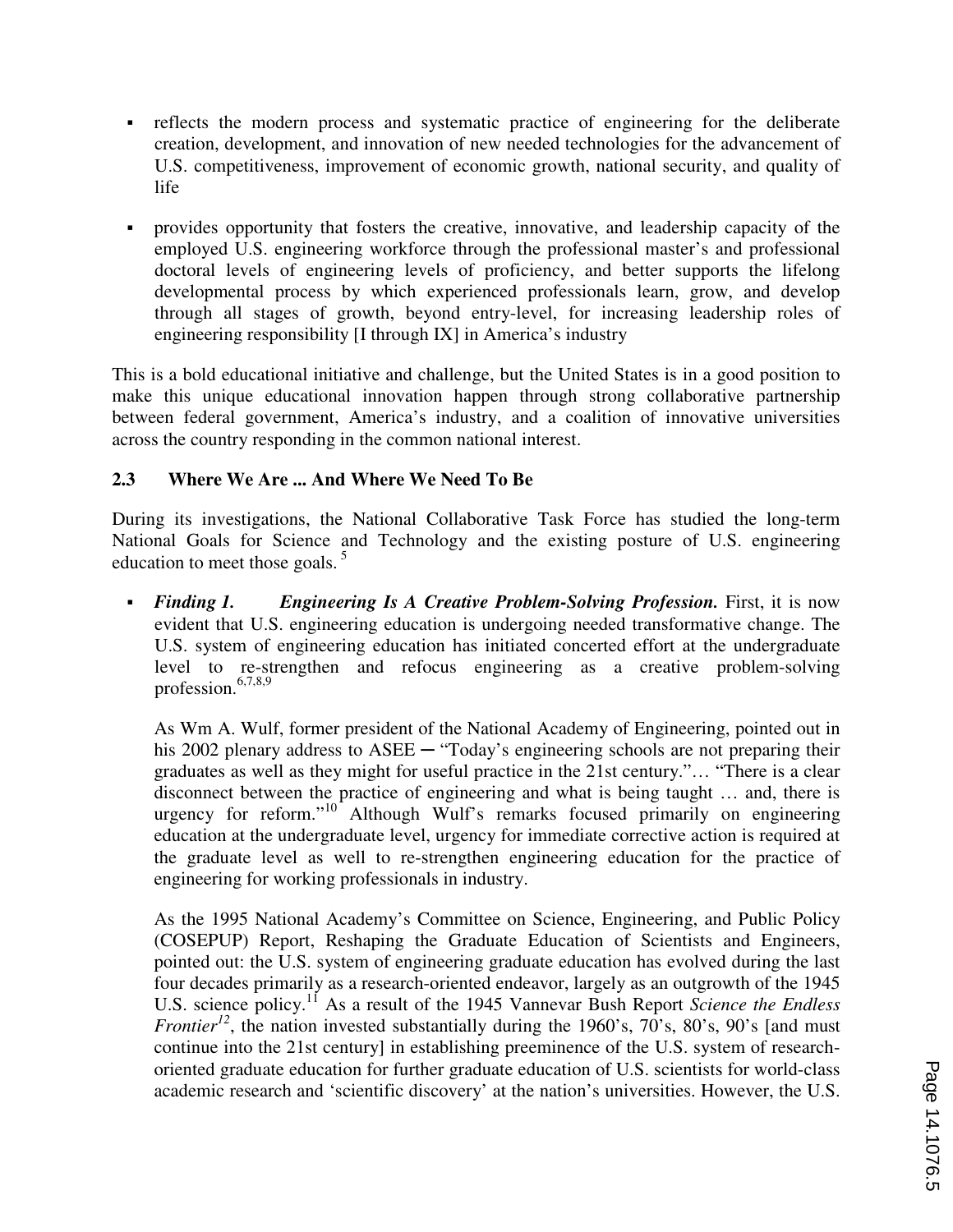has not made a parallel investment and balanced educational emphasis for the implementation of professional graduate engineering education for the vast majority of the nation's engineers who are not pursuing research-oriented scientific careers but rather who are pursuing professional careers in industry and government service for the advanced practice of engineering for the deliberate generation of needs-driven, technology development and innovation for economic competitiveness or national security purposes.

This long-term 'disconnect' — occurring over the last several decades between U.S. engineering graduate education and the creative practice of engineering  $-$  has contributed to a long-term underdevelopment of the nation's graduate engineers for technology development and innovation, reflected in a long-term decline of our core competence for engineering innovation of new technology which has been a contributing factor to the nation's long-term decline of U.S. competitiveness. It is now evident that one-size of graduate education for the nation's academic scientific researchers, who are pursuing careers of scientific discovery and inquiry at research universities, and that of graduate education for the nation's graduate engineers who are pursuing professional careers of advanced engineering practice for technological development in industry does not fit all.

§ *Finding 2. Lifelong Learning and Postgraduate Professional Education for Engineering.* Second, as the ASEE-Green Report pointed out — "While U.S. engineering education has served the nation well, there is broad recognition that it must change to meet the challenges of the new world of engineering."<sup>13</sup> These changes require a fundamental change in our thinking about engineering education itself  $-$  both in context and in process ─ as something more than the transmission and acquisition of knowledge from teacher to student ─ but rather as a process that facilitates and enables continuous development of the engineer's fullest intrinsic potential for creativity, innovation, and responsible leadership in meaningful engineering works.

As recognized by the professional engineering societies and U.S. government, there are nine increasing levels of leadership responsibilities, autonomy, skill-sets and capabilities in the practicing profession of engineering beyond beginning entry-level<sup>14</sup>. Today, undergraduate engineering education serves as the basic educational foundation to prepare the graduate engineer for entry into the practice of engineering at Level I Engineering and as the foundation for further lifelong learning and growth. Further advanced studies, selfdirected learning, and progressive engineering experience, insight, and accumulated wisdom  $-$  gained through actual performance in creative engineering works  $-$  is required for the graduate engineer to grow beyond beginning entry-level attributes to attain the knowledge, skill-sets and professional attributes necessary for advanced levels of responsible leadership in the practice of engineering for technology development and innovation.

Thus, it is the sense of the National Collaborative Task Force that an engineer's professional education should no longer be misconstrued as a one-time event limited to four years of undergraduate engineering education … but as a process of lifelong learning and professional development that extends throughout the graduate's entire career and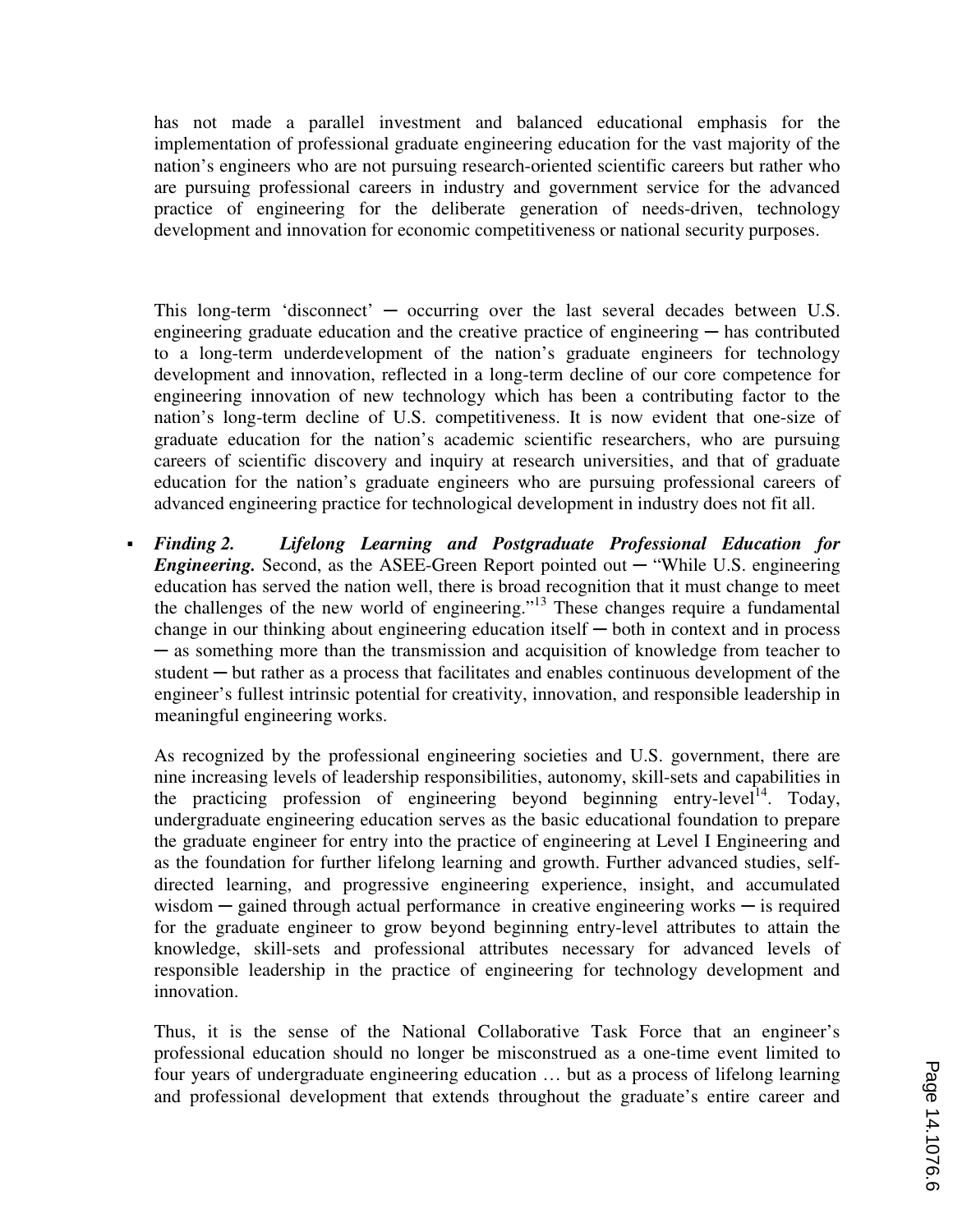productive years of creative professional engineering practice extending through managerial and executive engineering leadership levels. As the Green Report noted: "Federal agencies that fund education should help universities and their industrial partners identify creative approaches to lifelong learning by funding pilot projects and experiments. … Engineering colleges should create innovative advanced degree programs, including practice-oriented degrees. Such degree programs might include course material on engineering systems; finance and accounting; and technology policy, management and decision-making."

§ *Finding 3. A Paradigm Shift in the Modern Practice of Engineering for Innovation.* Third, it is now evident that the modern paradigm of the process and practice of engineering for purposeful, systematic technology development and innovation has itself changed substantially during the last half-century<sup>15</sup>. Yet, with notable exceptions, the mainstream of U.S. engineering graduate education has not reflected this change. As Eric Walker, former president of Pennsylvania State University and ASEE, pointed out: "Teaching Research Isn't Teaching Engineering … The key idea is that engineering is a system of [leadership] that results in the satisfaction of human needs ... The effectiveness of an engineer is measured by how well he or she ... invents and innovates."<sup>16</sup>

Whereas *both* U.S. Science and Engineering enterprises are vital to the national innovation system, they have been funded and treated in the past as if they were linear, sequential pursuits. They are *not* … Science and Engineering are *two* very different types of pursuits with very different missions, purposes, and methods. In today's innovation-driven economy, the vast majority of engineering innovations are needs-driven and marketfocused, requiring deliberate engineering problem solving and responsible leadership. Today, the practice of engineering for creative technology development and innovation is a purposeful and systematic process.

The linear model of engineering practice for the development of technology, portrayed by 1945 U.S. Science Policy, is now seen to be in error. As the Department of Defense study, *Project Hindsight,* pointed out within 10 years of the Bush Report, the linear-research driven model of technology development is in error.<sup>17</sup> Technology development simply doesn't work that way. Although basic scientific research is frequently needed in large, complex scale technology development and innovation projects, basic research is not the primary forerunner of technology. Creative engineering projects in industry frequently drive the need for directed academic research efforts at universities, when necessary, or when anticipated, to gain a better understanding of the natural phenomena involved.

As Sanders and Brown have pointed out: "The great discovery of our age is that technological innovation need not be haphazard. Industry and government have developed a new concept of planned and systematized innovation, founded on vastly expanded scientific and engineering efforts. These institutions are now making regular provision for the occurrence of new and unpredictable developments. In fact, "the [creation] of systematized innovation may turn out to be a qualitative change in the economy  $-$  one having the same importance for future growth as the development of the concept of capital investment itself had during the past two centuries."<sup>18</sup>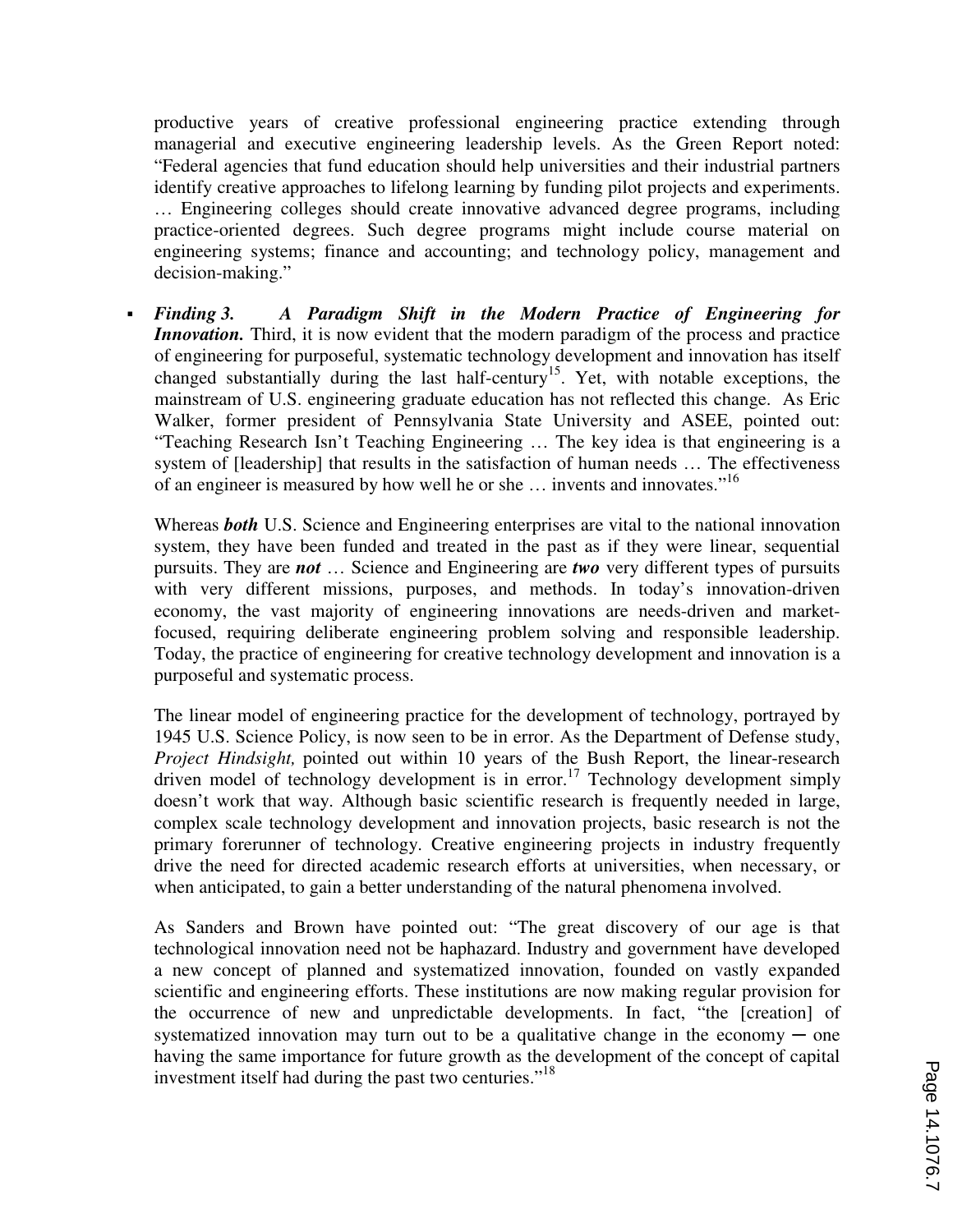Engineering is primarily a needs-driven activity, and a very creative process and practice, requiring a different mission, purpose, and method from that of research: necessitating a very different type of higher education at both the undergraduate and the graduate professional levels to develop the necessary attributes and talents required of graduate engineers in modern practice. Overemphasis on one part of the Science and Engineering equation for new technology does *not* ensure success of the other.

Misunderstanding between Science and Engineering in the total process of innovation, has itself been a contributing factor to America's long-term underdevelopment of the U.S. engineering workforce for innovation, contributing to a long-term loss of engineering leadership for innovation at too many companies that is required today if America's technology-based organizations are to survive, to innovate, and to compete effectively in the global innovation economy. But the problem remains. As COSEPUP has pointed out: "There is no clear human-resources policy for advanced scientists and engineers, so their education is largely a byproduct of policies that support research. The simplifying assumption has apparently been that the primary mission of graduate programs is to produce the next generation of academic researchers. In view of the broad range of ways in which scientist and engineers contribute to national needs, it is time to review how they are educated to do so."

§ *Finding 4. Regional Innovation: The Lifeblood of U.S. Competitiveness.* As the National Academy's Committee (COSEPUP) noted, while the basic structure of graduate education is sound, some changes are warranted in order to respond to "changing national policies and industrial needs." But more of the same isn't the answer. As Deborah Van Opstal, vice president of the Council on Competitiveness, has pointed out: "The nation must do more to give people the skills they will need in our evolving economy … Skills and education will be a dominant, if not decisive, factor in the United States' ability to compete in the global economy."<sup>19</sup>

As Christopher Hill points out: "Simply redoubling our efforts to fund more research and to prepare more scientists and engineers along the models of the past is unlikely to be sufficient to meet the new needs ... it is not so much that we need more scientists and engineers but that we need new kinds of scientists and engineers."<sup>20</sup> It is the sense of the National Collaborative Task Force that deliberate, planned advancement of postgraduate professional education which focuses on enabling the nation's engineers to acquire the skill-sets they need through coherent programs of practice-oriented postgraduate professional education for innovation shows great promise to meet the challenge.

As the National Academy's Committee (COSEPUP) has pointed out: graduate education for the nation's scientists and engineers must be broadened. This is especially relevant to this initiative in improving professionally-oriented graduate education for the majority of the nation's engineers, who are pursuing professional careers of creative engineering practice oriented toward the deliberate creation, development, and innovation of new technologies responsive to real-world human needs. Of the 70,000 newly minted graduate engineers who graduate each year, a few will stay at the universities to pursue graduate studies for academic research careers, but most will enter regional industry across the nation in a spectrum of technologies. Further development of these graduate's in America's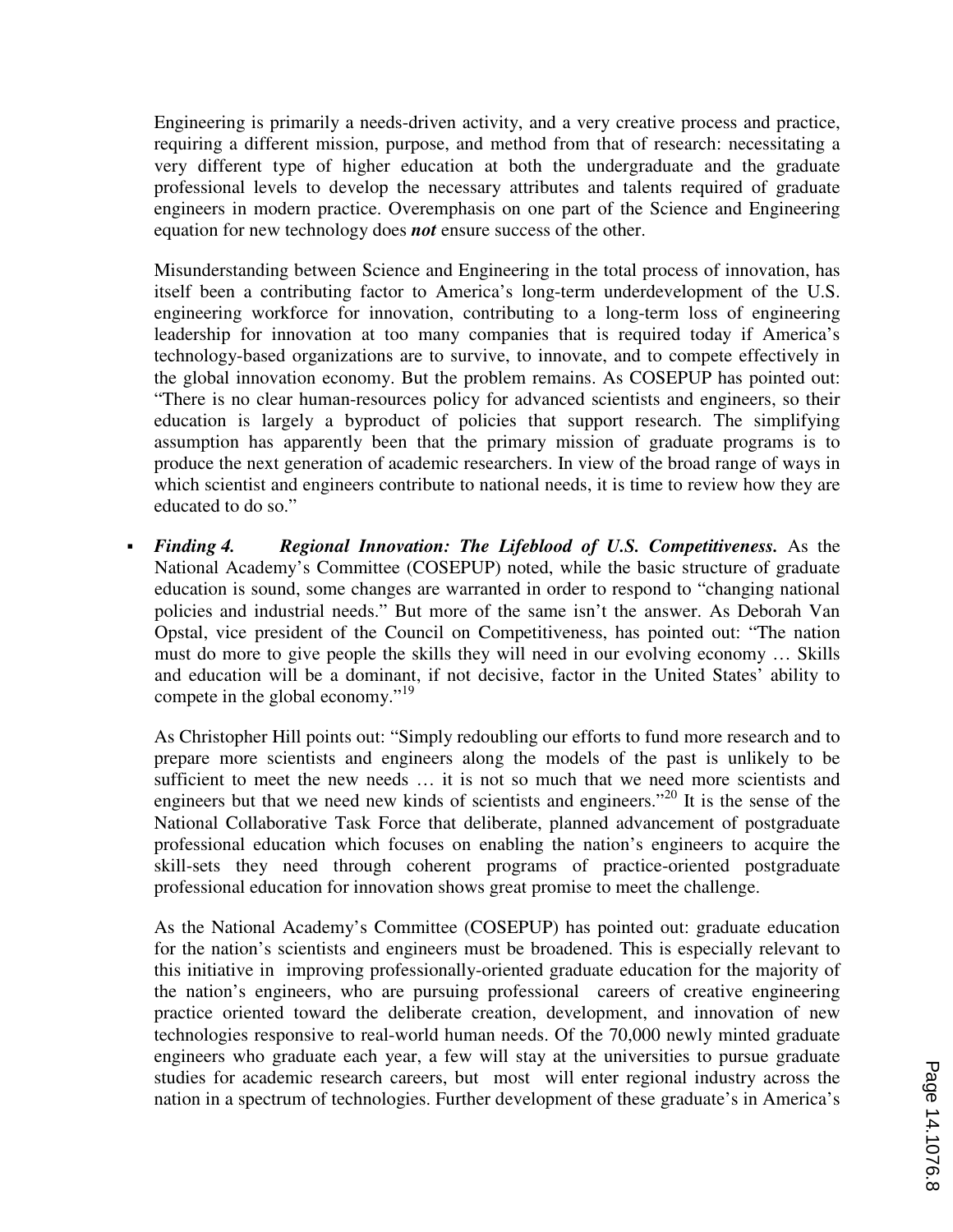industry is the lifeblood of the nation's future inventions, improvements, and engineering breakthroughs. Regional industrial innovation is the backbone of U.S. technology competitiveness and a key factor in sustaining employment and creating new jobs.

§ *Finding 5. A National Skills Strategy: Transforming Postgraduate Education for* **Engineers.** Fifth, as unexpected parallel outcomes of investigating the need for reform of engineering graduate education for competitiveness in both the UK and the US, the UK Parnaby Committee and the US National Collaborative Task Force have basically reached similar conclusions from essentially two parallel efforts and from two different national perspectives:

#### **a) UK Parnaby Report**

As a result of successfully implementing new professionally-oriented engineering graduate education programs at the Masters of Engineering skills level throughout the  $country - through the Teaching Company Scheme (TCS) to stimulate nation-wide$  $innovation - the UK government also asked John Parnaby (Lucas Industries) to set up a$ committee to also consider improvement in engineering graduate education at higher levels to improve UK prosperity and competitiveness.<sup>21</sup> The recommendation of this committee was that professional Doctor of Engineering (EngD) programs should be instituted as follow-on to the successful Masters programs developed in partnership between industry and universities.

In its recommendations, the Parnaby Report summarized *─* 

*"The major conclusion of the Working Party is that there is a need for a major new scheme providing engineering doctorate programmes in the processes and practice of engineering required by industry … Such an engineering doctorate would be distinct from, and complementary to, the traditional existing PhD, which has been criticized for its lack of industrial relevance" … and … "too narrow and academic for industry's needs."*

*"The evidence collected overseas and from the Total Technology programme in the UK, indicates that these sectors of industry would benefit from a more industrially oriented engineering doctorate. Indeed we believe that the whole of the engineering industry in the UK would benefit greatly from the introduction of such a doctorate."* 

### **b) US National Collaborative Task Force**

As a result of its investigations, the US National Collaborative Task Force also concludes that a new, but distinctive American approach is needed for the post baccalaureate professional education of graduate engineers in the United States that supports the American model wherein the majority of US graduate engineers pursuing professional careers do not stay at universities but enter industry or government service immediately upon graduation. While excellent for its intended purpose of scientific 'discovery', investigation and 'inquiry', the National Collaborative Task Force concludes that traditional research-oriented M.S. and Ph.D. graduate education *does not meet* the full professional spectrum of educational needs or reflect the 'engineering method' of creative engineering practice for the majority of the nation's engineers, who are *not*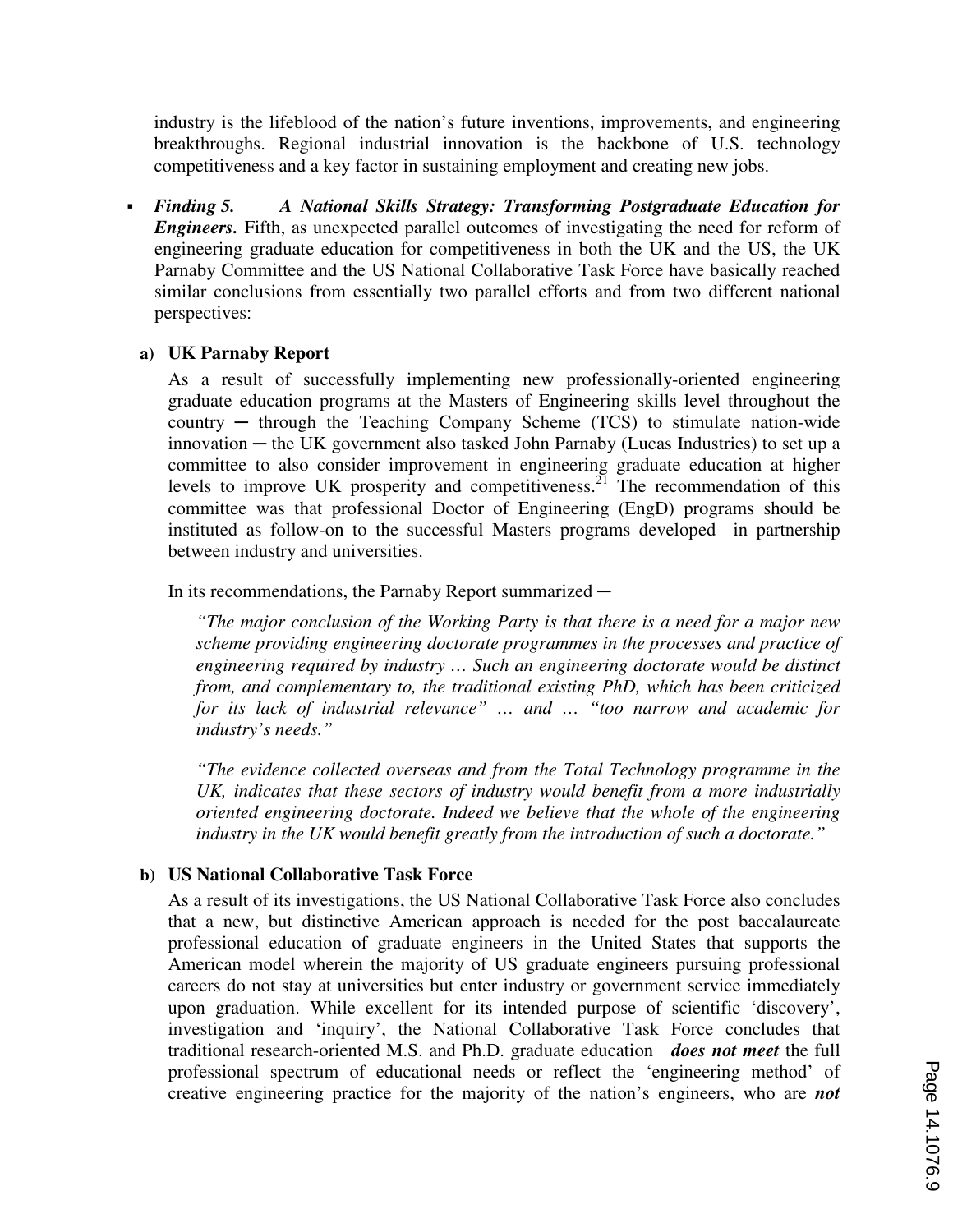pursuing research-oriented careers, but rather as creative practitioners, are pursuing the creative practice of engineering in industry for technology development and innovation.

For these engineers, a different approach and educational process is needed, which better supports lifelong learning and the modern paradigm of the practice of engineering for creative technology development and innovation throughout their professional careers. As the 1974 National Science Foundation report [*Workshop on Continuing Education for Engineers at Mid-Career*] pointed out ─ "Coursework has *not* been designed which correlates well with the professional growth of engineers, either as technical specialists or as managers … Selection of educational experiences generally relies on the individual engineer's selection from a 'cafeteria' of study opportunities."<sup>22</sup> It is now time to make this needed correction to better develop the necessary engineering skill-sets for our nation's domestic talent for indigenous technological innovation.

## **3. Plan of Action**

## **3.1 The Engaged University ─ Building Upon Existing Strengths of Universities and Industry Across the Nation**

The call for reform of U.S. engineering education more relevant to the modern practice of engineering for systematic technology development and innovation, and to the professional needs of graduate engineers pursuing innovative careers in engineering practice in industry through the professional Master of Engineering and professional Doctor of Engineering levels, has been made for several years.

Since the Kellogg Commission Reports, there is widespread awareness that universities must change and become more engaged with their constituencies.<sup>23</sup> This initiative is an outgrowth of that recognition. Much work has already been done across the nation to accelerate this reform. In particular, the landmark works of Conrad and Haworth [sponsored by the Council of Graduate Schools] sets the stage in identifying the educational attributes that contribute to excellence in professional education for working professionals in industry.<sup>24, 25</sup> Much of this work is applicable and can be extended to both professional master's and to professional doctoral education for advanced practitioners in engineering.

## **3.2 Strategic Plan for Action**

To meet the challenge, the National Collaborative Task Force has embarked upon the complex task of developing and implementing an educationally sound and cost-effective approach of innovative professional graduate education for the nation's graduate engineers as a complement to research. This approach shows great promise and has the potential to be a major player in developing engineering leaders across all regions of the nation who are so desperately needed in developing the new needed technologies to help the nation recover economically and regain its competitive edge.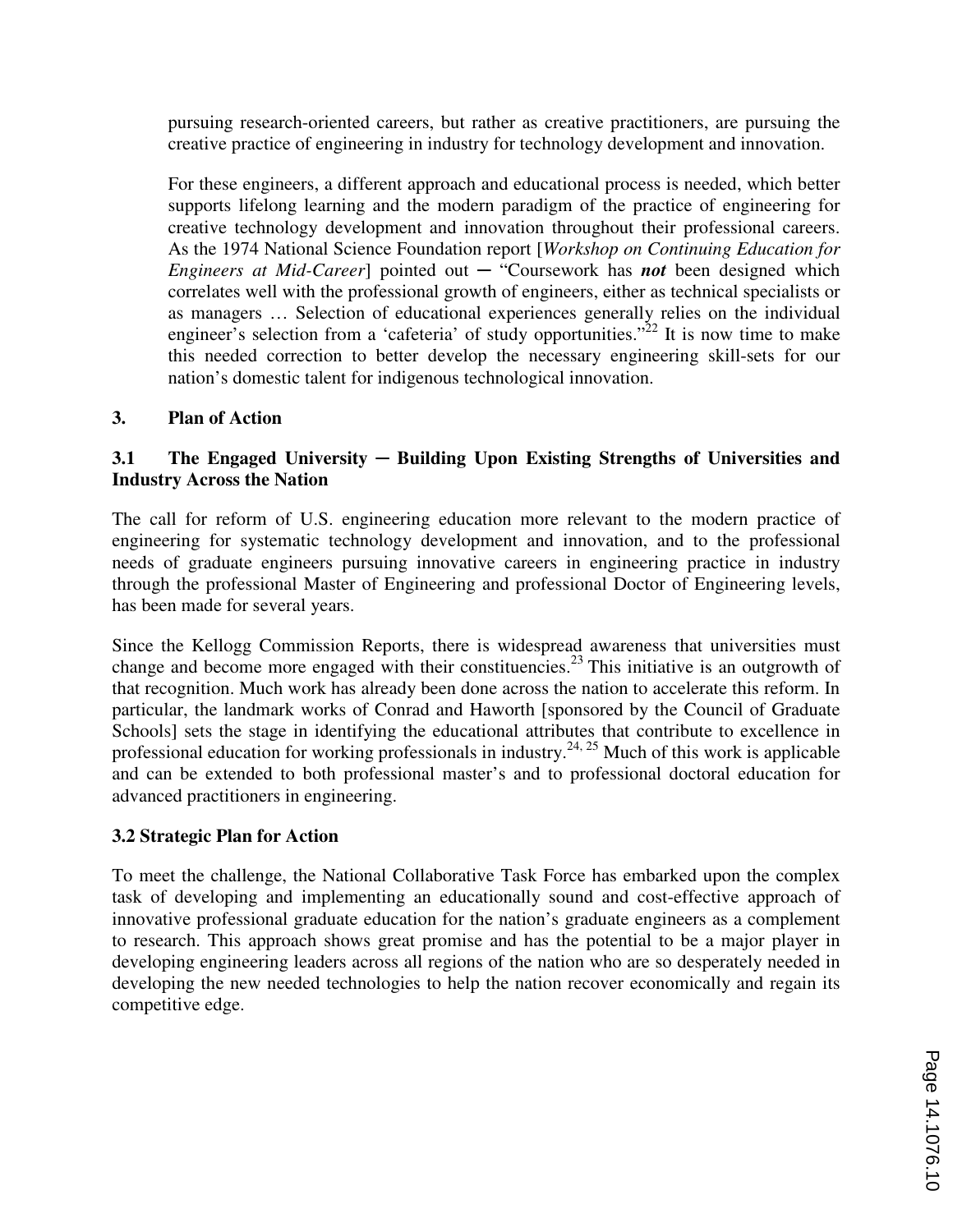Our priorities for action include the following tasks:

#### **PHASE I: Definition Phase**

**Task #1: Define Progressive Growth Levels of Engineering Beyond Entry [I – IX]**  Assess the progressive stages of growth and levels of increasing responsibility in the practice of engineering for leadership of responsible technology development and innovation in industry<sup>14</sup>.

#### **Task #2: Identify Core Progressive Skill-Sets in Engineering for all Levels**

Identify the professional skill-sets, experience factor, and knowledge required at all growth levels for engineering-leadership of technology development and innovation

- a) Early-career Level I III Engineer
- b) Mid-career Level IV–VI Engineer
- c) Senior-career Level VII–IX Engineer

### **Task #3: Integrative Framework of Professional Graduate Education and Practice**

Define a coherent and integrative framework of high-quality, postgraduate professional engineering education that is combined with the graduate's ongoing practice of engineering for creative technology development and innovation in industry leading to:

- a) the professional Master of Engineering (M.Eng.) at Level III Engineer<sup>-26</sup> [Appendix B-1]
- b) the professional Doctor of Engineering (D.Eng.) At Level VI Engineer<sup>27</sup> [Appendix B-2]

### **PHASE II: Curricular Development Phase**

### **Task #4: Define and Align Professional Curricula to Support Progressive Skill-Sets**

 Define and align relevant professional curricula that match and support the progressive skill-sets, required of graduate engineers for engineering leadership of technology development and innovation from:

- a) Early-career Level I III Engineer
- b) Mid-career Level IV –VI Engineer
- c) Senior-career Level VII IX Engineer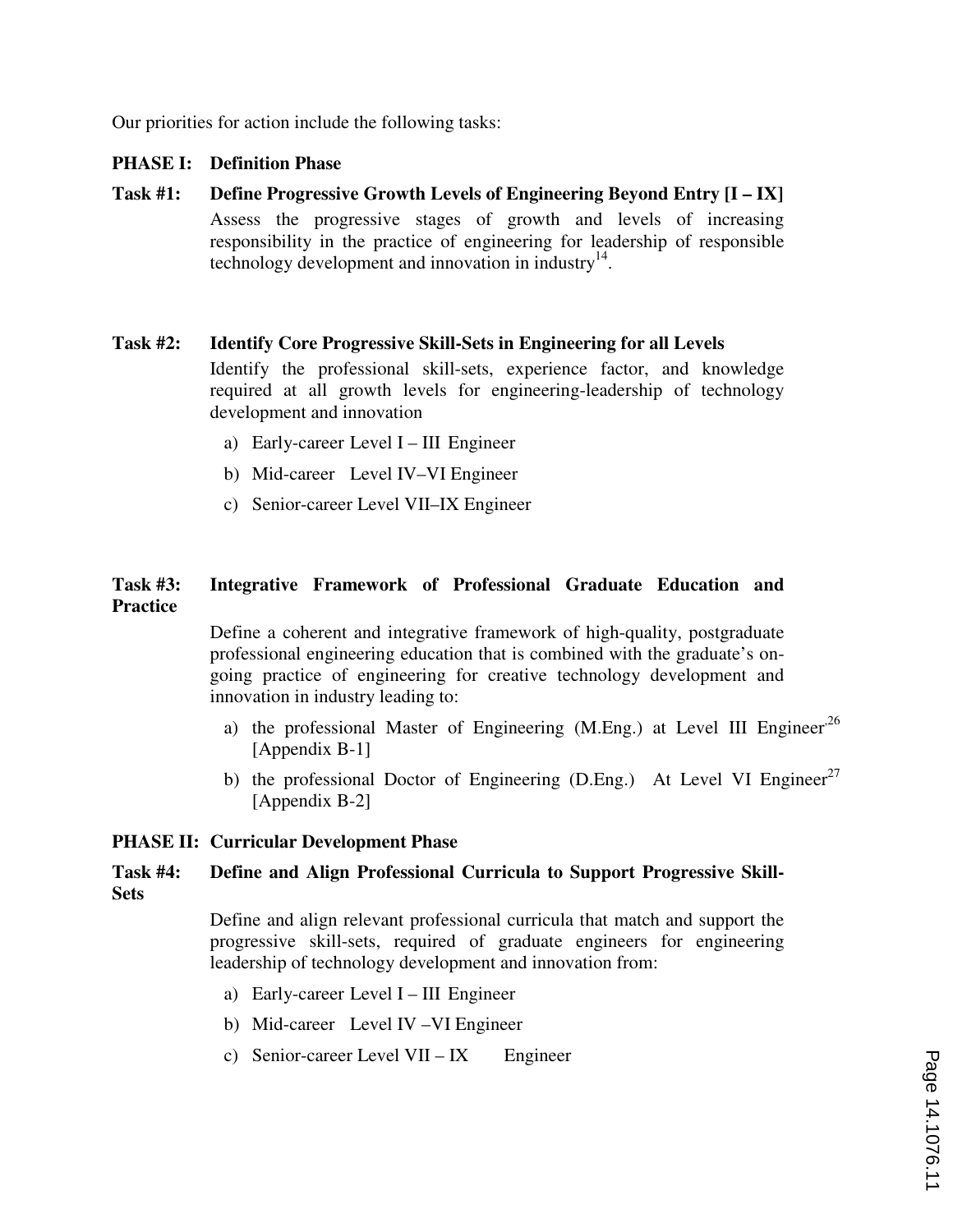#### **Task #5: Professional Course and Module Development**

 Develop core professional course materials, modules, seminars, independent studies, and provision for electives required to support coherent postgraduate professional engineering programs through:

- a) the professional Master of Engineering (M.Eng.) at Level III Engineer
- b) the professional Doctor of Engineering (D.Eng.) at Level VI Engineer

#### **PHASE III: Organizational Development Phase**

#### **Task #6: Faculty Recruitment and Development**

#### **a) Recruit Distinguished Experience Faculty**

Identify and recruit a core cadre of experienced faculty from within the university combined with a core cadre of experienced, distinguished adjunct faculty from regional industry or government service who are capable to teach and help other experienced graduates learn in this mode of postgraduate professional education

#### **b) Develop Faculty**

Develop faculty through teaching workshops focused on attributes that enable experienced practicing professionals to further learn, grow, and develop to the next levels of excellence in practice [Conrad and Haworth]

#### **Task #7: Recruitment of Graduate Practitioner Students in Industry**

Recruit qualified, experienced graduate engineers within regional industry and government service who are qualified, capable, and want to continue their professional growth in the practice of engineering for responsible leadership of effective technology development and innovation relevant to their organization's or societal needs

#### **PHASE IV: Implementation Phase**

#### **Task #8: Establish Regional Graduate Centers**

Establish 5 – 10 high-quality Graduate Centers (Institutes) of Advanced Studies for Engineering Leadership of Technology Innovation in different states across the nation

#### **Task #9: Roll-Out and Start-Up Operations**

Roll-out and start-up of operations of  $5 - 10$  new high-quality programs of professional graduate engineering education for regional graduate engineers in partnership with regional industry for pilot demonstration, and replication across the United States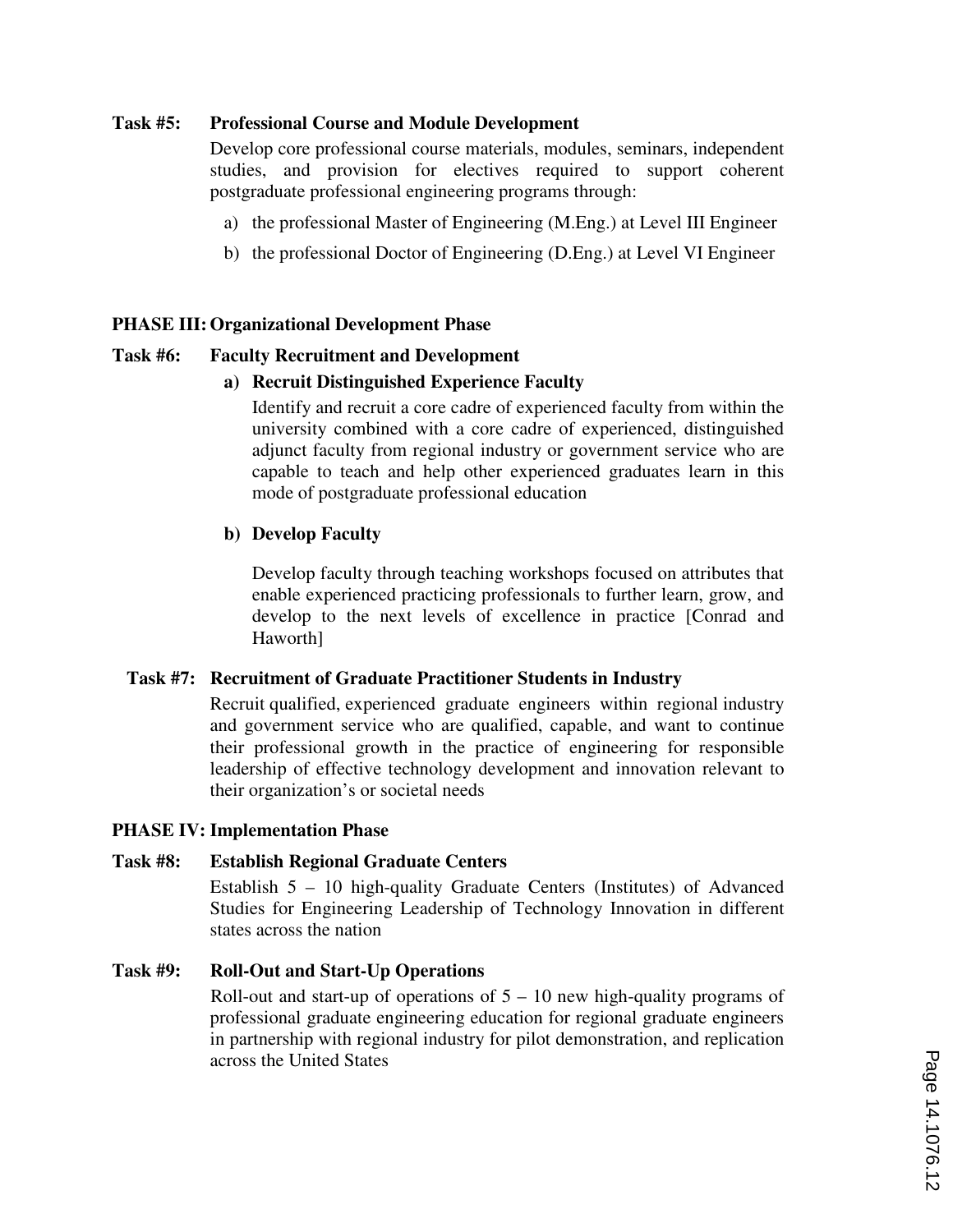#### **Task #10: Continuous Improvement and Replication**

Define mechanism to periodically assess needs of regional graduate engineers / industry for further development of a relevant dynamic professional curriculum for sustainable growth

#### **4. Impact: Benefits to Universities, Industry, Graduates, and the Nation**

The potential impact of strengthening America's industrial infrastructure for enhanced U.S. engineering innovation and technological competitiveness will yield significant impact to universities, industry, graduate engineers, and the nation's competitiveness across all regions of the United States over both the immediate and long terms.

#### **4.1 What's In It for America's Industry?**

- § Small, medium-sized and large scale industry all benefit through increased competitiveness by further developing their engineering talent through advanced professional education for innovative works.
	- improving product design and development
	- improving their manufacturing process
	- reducing operating costs
	- improving quality
	- finding new markets
	- increasing sales
- The initiative provides a very unique postgraduate opportunity that further develops industry's graduate engineers as emerging leaders and 'champion' for technological innovation while creating, developing, and innovating new needed engineering innovations simultaneously through solutions of particular technical challenges performed concurrently as deliberate outcomes of the graduate practitioner's advanced studies and engineering project work.
- Based on the initial experiences of the Task Force members, the average benefits that a company can expect in return from the creative engineering projects is a value added worth in excess of \$200,000 which often is a reoccurring annual benefit.
- The initiative provides opportunity for closer access and more effective engagement to the knowledge base and expertise of high quality engineering faculty at regional universities across the nation.
- The initiative provides a very cost-effective mechanism for companies to access high-quality postgraduate professional education that furthers the advanced progressive growth of more of their graduate engineers without loss of their continuity, growth and creative productivity on the job, and uprooting of families and added expense of sending these employees to more distant universities.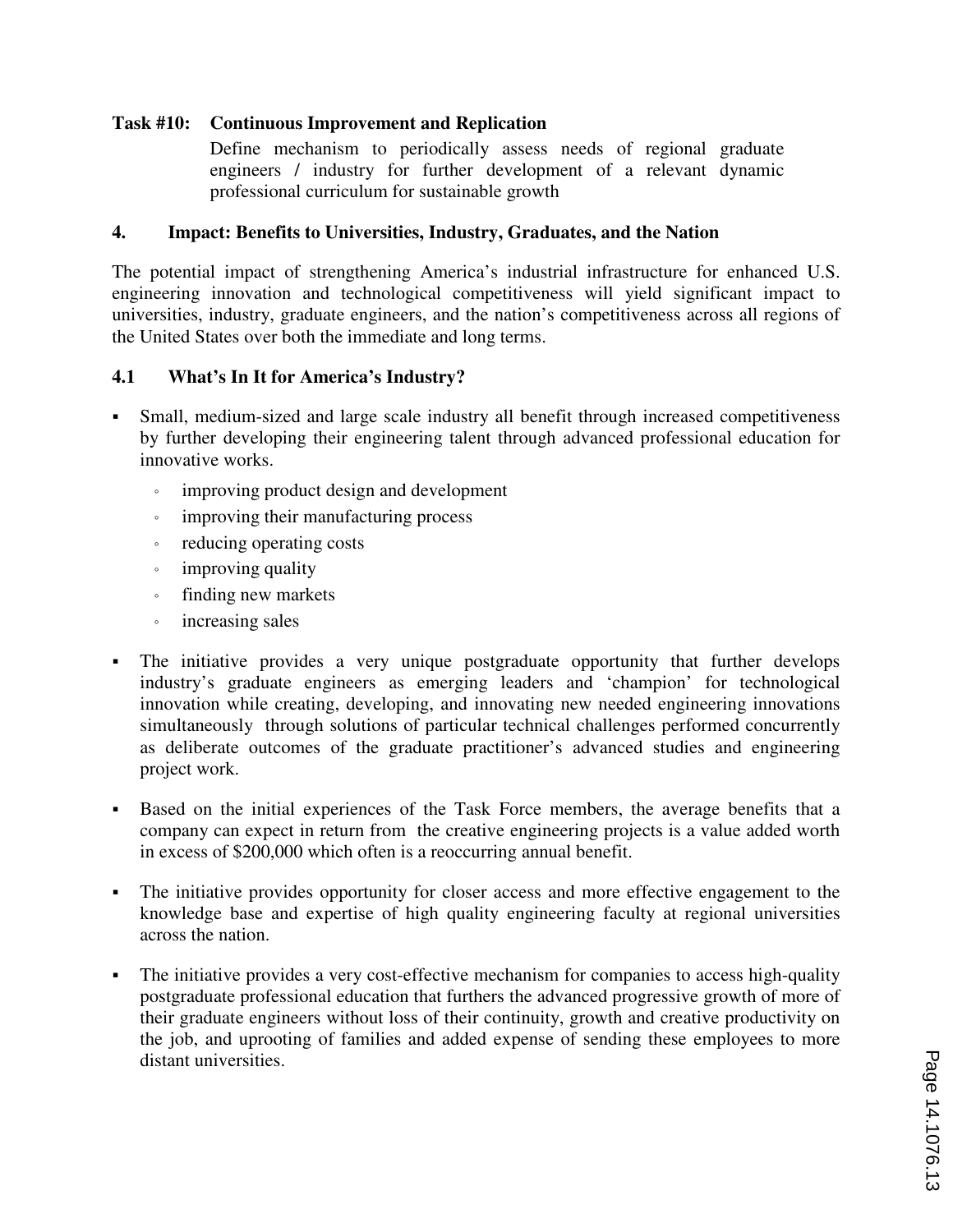### **4.2 What's In It for America's Universities?**

- The initiative is worth millions to participating U.S. universities across all regions of the nation.
	- increases graduate enrollments
	- increases tuition revenues
	- increases engagement with industry
	- increases opportunity for industrial research sponsorship
- The initiative provides opportunity for industrial endowments and distinguished industrial advisory councils providing sound guidance for sustainable program success.
- Enhances close industry-university collaboration in attracting America's creative talent to enter the undergraduate talent pipeline and then have the opportunity to pursue further advanced professional graduate education, while fully employed, for long-lasting innovative careers in industry or mission-oriented government service.
- Increases the teaching relevance of the university engineering faculty through closer engagement with regional industry and the practicing profession for both the basic undergraduate level and for the advanced level of professional graduate engineering education.
- § Provides participating collaborative universities a very cost-effective mechanism to add distinguished, experienced faculty from industry of world-class expertise in engineering and innovation to teach others.
- § Provides participating universities a very cost-effective mechanism to raise their overall engineering knowledge base, professional expertise, and prestige within their university missions for professional education to world-class preeminence, as a complement to their research missions, across all regions of the United States.

### **4.3 What's in it for the Nation's Graduate Engineers?**

- Enhances career growth and prospects of graduates throughout their entire professional careers of creative engineering practice and leadership of innovation in industry.
- § Enables a coherent educational opportunity for continued growth and professional development of the graduate engineer, beyond entry-level, through the early-career stages of an engineer's professional development to attain the professional Master of Engineering degree developing the leadership skill-sets required at Level 3 Engineering.
- Enables a coherent educational opportunity for continued growth and professional development of the graduate engineer, beyond the professional Master's, through the midcareer stages of an engineer's professional development to attain the professional Doctor of Engineering degree developing the leadership skill-sets required at Level 6 Engineering.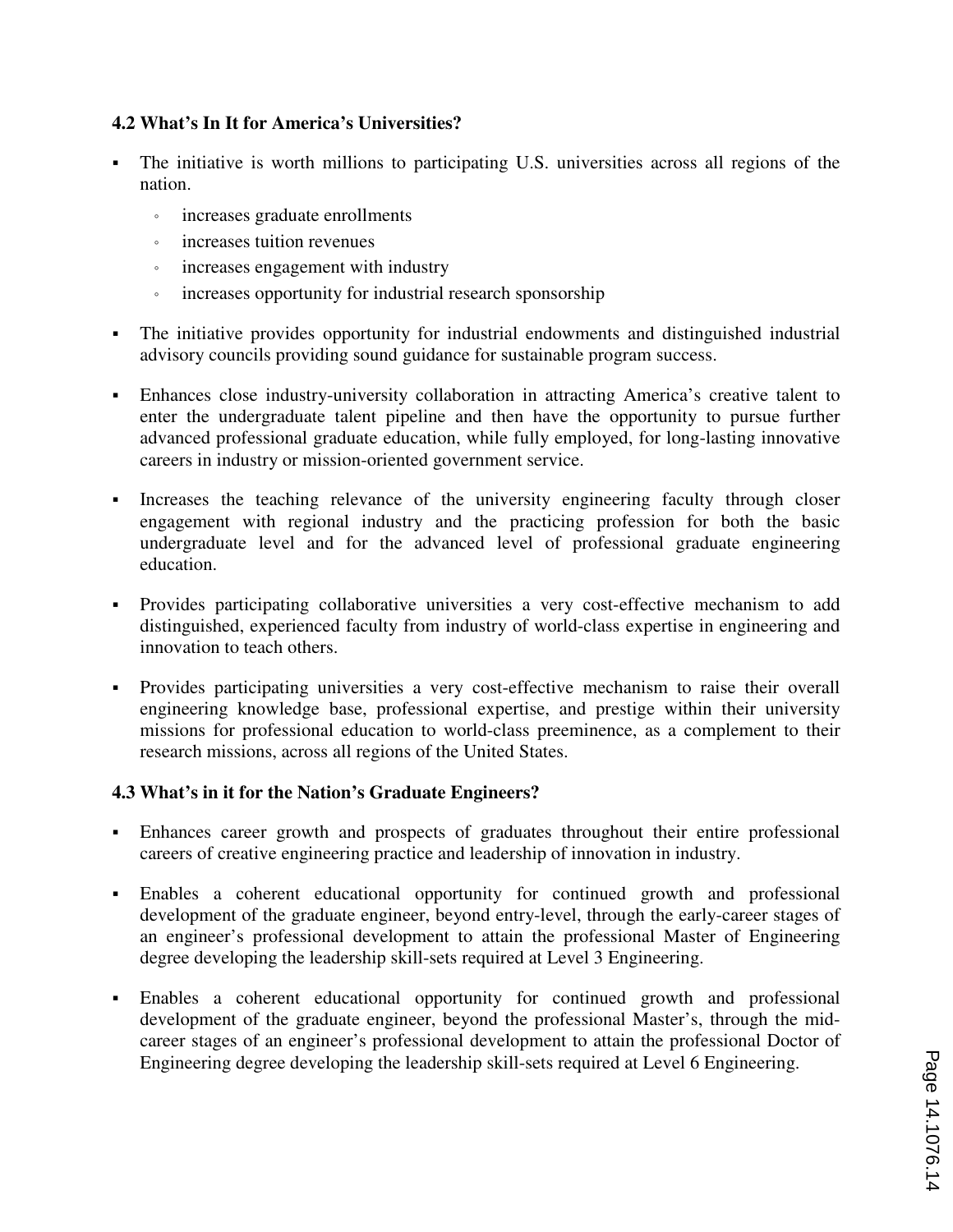- By providing coherent opportunity for lifelong learning, growth and development that is integrated concurrently with on-going engineering practice, in partnership with regional universities, the initiative has the potential to uplift the competency and proficiency of the practicing profession of engineering across all regions of the nation.
- § Graduates benefit from:
	- Improving engineering skills in professional work functions
	- Gaining qualifications that demonstrate they are competent engineers and engineering leaders
	- Gaining insight into best practice of technology development and innovation
	- Gaining insight into business practice, systems approach thinking, project engineering, technology program making, technology policy making, and effective decision making for industrial growth
	- Engaging in original engineering development directed towards clear industrial objectives

## **4.4 What's in it for the Good of the Nation?**

- Unlocks the creativity, inventiveness, leadership and innovative potential of the U.S. engineering workforce in industry across all regions of the United States for world-class competitiveness in technology development and innovation.
- § Increases U.S. technological competitiveness by strengthening local and regional engineering innovation in industry across the country as a primary source of the nation's competitiveness.
- Develops a strong continuity for the development and progression of engineering talent for leadership roles in America's industry.
- § Provides an effective world-class mechanism for accelerating the generation, development, and innovation of new, improved, and breakthrough technology through regional graduate centers for advanced professional graduate education that integrate advanced studies, relevant engineering projects, with the engineers experience and on-going creative engineering work in industry:
	- Estimate 100 300 graduate-engineer practitioners engaging in advanced studies and relevant engineering development projects in industry per industry-university regional graduate center.
	- Estimate  $100 300$  projects @ \$200,000 value added per project = \$20 \$60 Million value added to regional industry per regional industry-university graduate center per annum.
	- Estimate initial build up of 10 graduate centers over five years in different states = 1000 to 3000 graduate engineers undergoing advanced studies focused on innovation and engineering leadership development for U.S. competitiveness.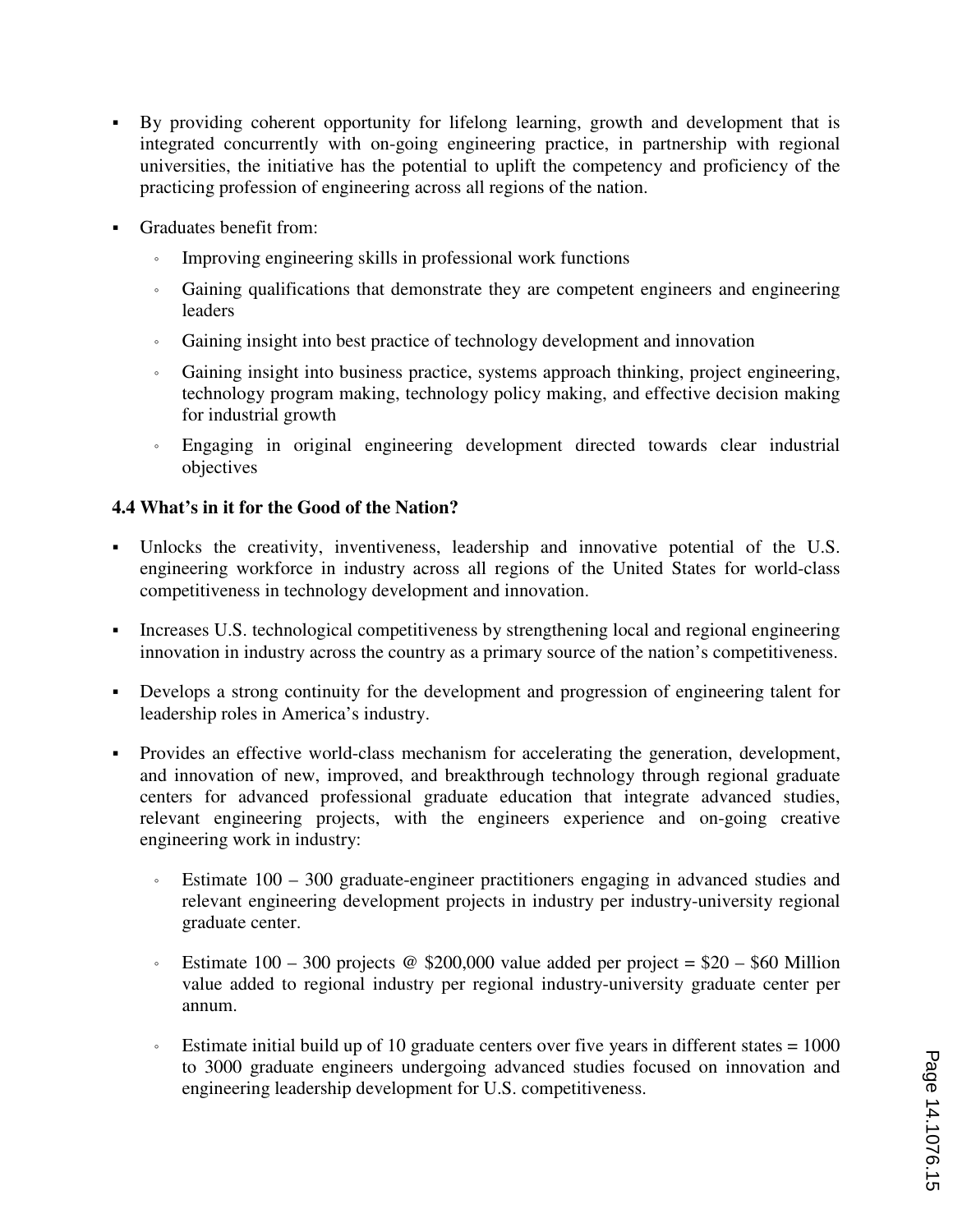- Estimate 10 graduate centers  $\omega$  \$20 \$60 Million value added per center = \$200 \$600 Million value added return to participating industries across the country per annum and the expected creation of new jobs to the economy.
- With the ultimate expansion of the National Demonstration Project to all 50 graduate centers [at least 1 center in each state] 50 @ \$200 – \$600 Million value added per center = \$10 – \$30 Billion value added return to participating industries across all states per annum with the expected creation of new jobs and new needed technologies contributing to U.S. competitive advantage.
- The further expansion of the initiative to all 50 states will engage a minimum of at least 5,000 – 15,000 engineering graduates in further postgraduate professional education. These estimates are very conservative.
- Using an ASEE estimate of 73,000 newly minted engineers graduating per year [2008], this initiative has the potential to foster high-quality opportunity for at least  $10\%$  - 20 % of the nation's recent graduate engineers to participate in this new approach and to continue their postgraduate professional graduate education for sustained innovative engineering careers in industry or mission-oriented government service. The Task Force believes that bringing more relevancy to the context and process of postgraduate professional education, specifically designed to meet the growth needs of America's practicing professionals, will encourage more of the nation's engineers to take their rightful place in graduate engineering education, which is now populated primarily by foreign nationals.

### **5. Conclusions and Next Steps ─ Investing in Our Future through U.S. Engineering**

There is no doubt that we are now in a new era requiring America to rebuild its industrial base and sustain its technological strength. Today, as never before, America's competitiveness depends on continuous innovation by graduate engineers working in industry. Their ideas are the primary, creative well-spring of U.S. technological development and innovation.

## **5.1 Strengthening U.S. Competitiveness**

As Elkus points out: "Competitiveness shapes the fate of nations" ... and ... "a nation's competitive position will ultimately be reflected in its system of education."<sup>28</sup> This statement underpins the National Collaborative rationale in developing a more relevant U.S. system of postgraduate professional education that better supports the further development of the nation's graduate engineers in America's industry for world-class innovation in the global economy.

The National Collaborative initiative is a call to action to better develop the engineering professionals of the future who are needed to stimulate and lead the continuous technological innovation process in industry to sustain U.S. competitiveness. Toward this aim, a new alliance has been formed among a pilot alliance of innovative universities across the United States in partnership with U.S. industry to address the needed transformation in reshaping professionally oriented engineering graduate education and establishing the conditions required for innovation to flourish within America's industry.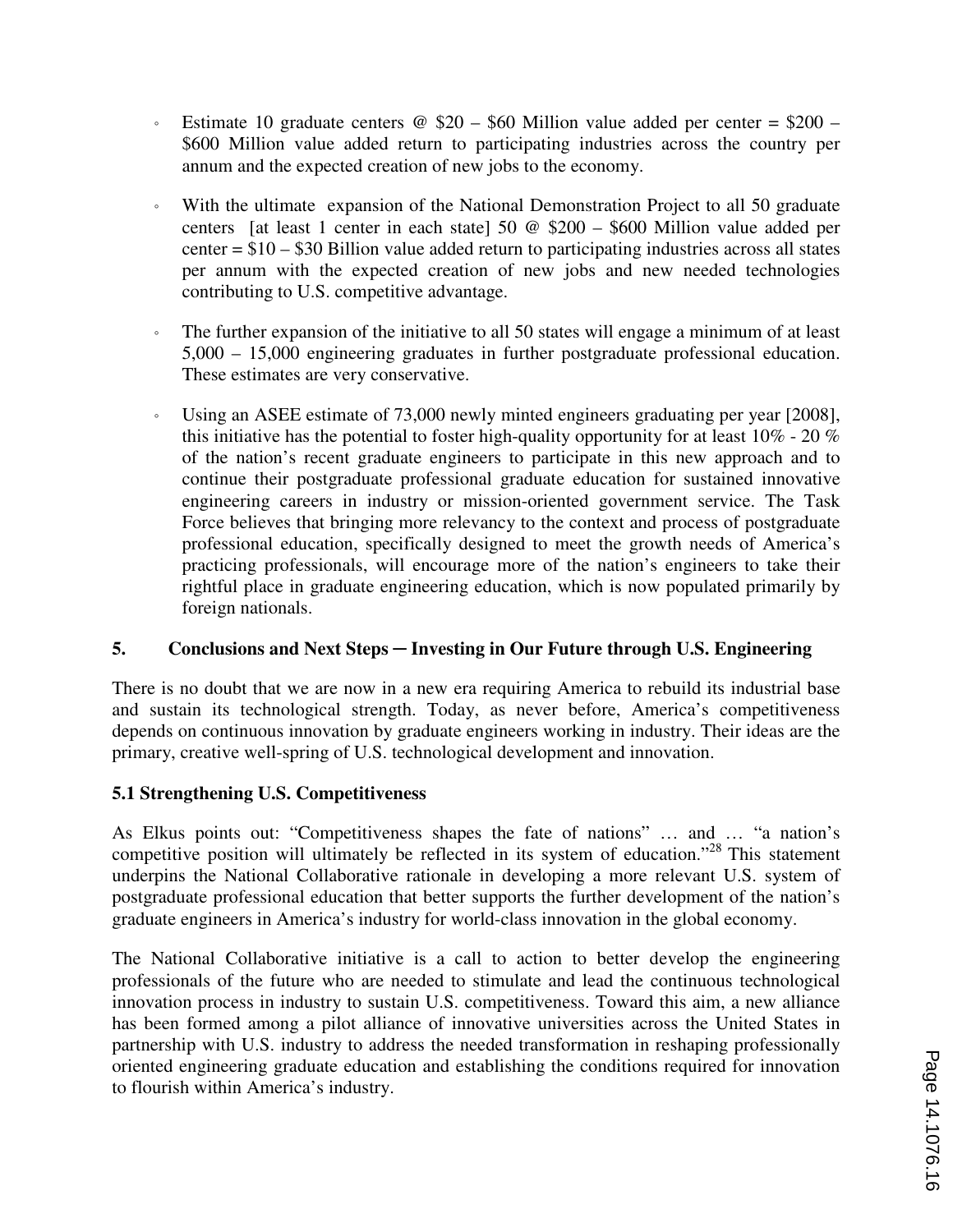#### **5.2 Toward a New Partnership for America's Future**

Today, federal government must partner in the transformative process of educational change and provide adequate financial resources and the environment for this collaboration to occur. Precedent has already been set by federal government to rightfully partner in improving graduate education for professional science degrees, which has been endorsed by the Council of Graduate Schools,<sup>29</sup> the National Research Council,<sup>30</sup> and endorsed in the America Competes Act in a bipartisan manner. It is now timely to parallel this improvement in professional graduate education for engineering which this initiative addresses.

The National Collaborative initiative is a continuous work in progress that is making headway. But the proposed changes will not happen overnight. The importance of this major educational initiative to strengthen U.S. engineering capacity for economic recovery and competitiveness in the global economy has far reaching implications. The central themes of the initiative are twofold:

- a) First, the nation's future economic prosperity, technological competitiveness, and national security require continuous engineering progress for new technological developments in America's industry. Creative technological developments are at the heart of rebuilding America's competitiveness and creating jobs. At the heart of creative technological developments are creative engineers in industry. Ultimately the future technological capability of the U.S. depends on the supply and professional education of well-qualified engineers, so the further postgraduate professional education of our nation's creative engineering talent must become a national priority.
- b) Second, supportive of the professional education of the nation's engineers, who create and bring forth these new technological developments and innovations, must be a new type of world-class postgraduate professional education, specifically designed to foster coherent professional development throughout the graduate's entire creative professional career, while fully employed in engineering practice in industry, enabling continuous growth of the graduate through the professional master's and professional doctoral levels of engineering in a manner concurrent with practice.

#### **5.3 Implications for Universities and U.S. Industry**

At regional university-industry graduate centers, established by the National Collaborative, graduate engineers employed in regional industry around the country will be able to enhance their innovative capacity, leadership competence and creativity. Using a combination of distance and on-site learning, and actual creative project-based learning in industry, these regional graduate centers will enable the engineering workforce in the surrounding industrial areas to further develop the professional knowledge and abilities required of engineers for responsible leadership of technology development and innovation, and, simultaneously, develop innovative new technology in industry.

The nine levels of progressive professional skill-sets, required of graduate engineers from entry level through the chief engineer level, will serve as specifications for new curricular development for professional master's and professional doctoral programs. The new professional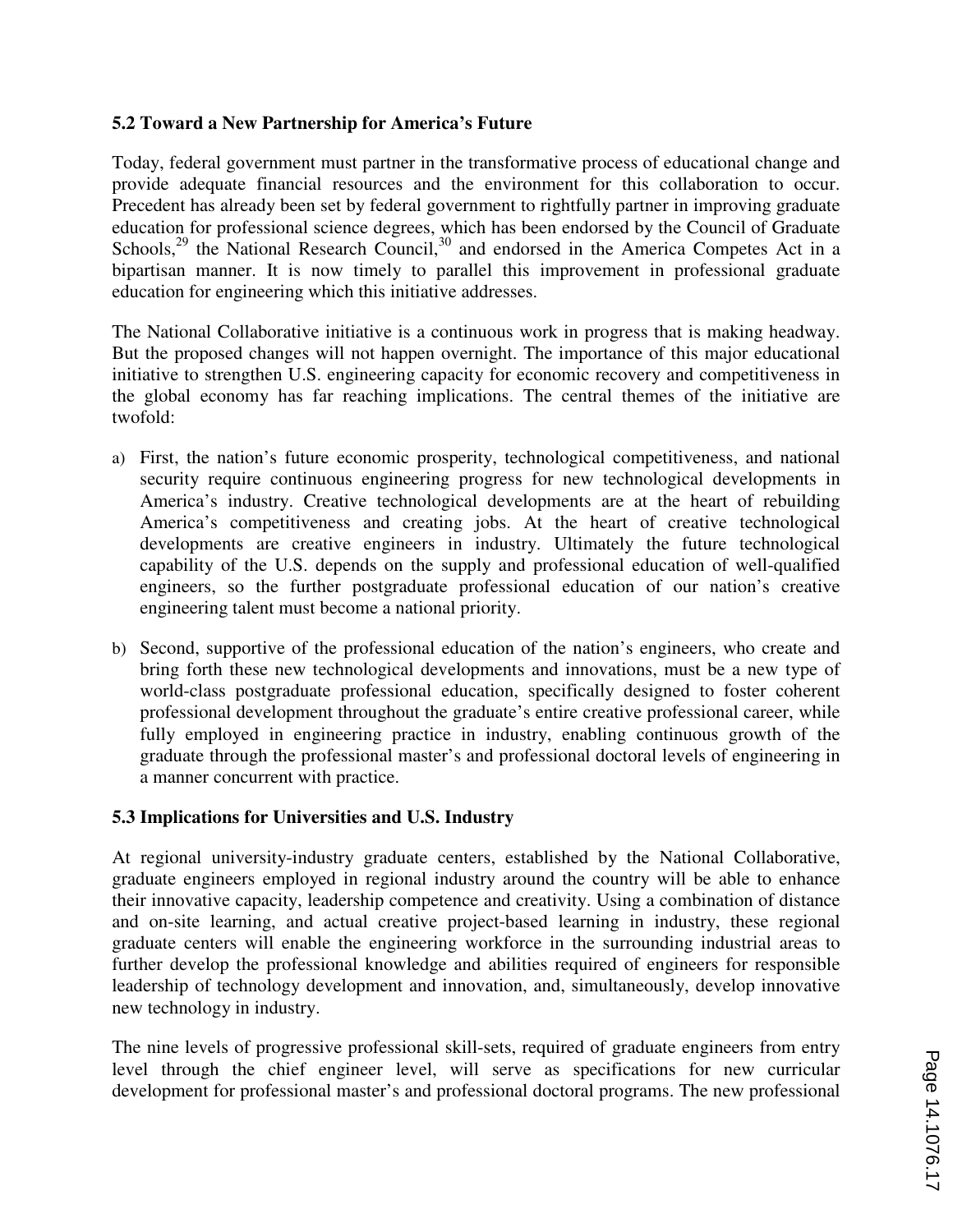curricula will enable the graduate-practitioners of these postgraduate programs to attain both engineering knowledge and practical workplace skills that can contribute significantly to U.S. competitiveness through the productive outcomes of their creative engineering works. The concept has the potential to yield multifaceted returns worth millions to participating universities through increased tuition revenues and increased industrial engagement, and to participating industry across all regions of the United States through increased U.S. competitiveness by the innovations produced by these graduate engineer employees who are emerging as responsible leaders nurtured by advanced professional education and application of their enhanced skill-sets on the job.

### **5.4 Recommendations**

The National Collaborative has gained widespread support, based on the impact that will be felt in every state from enhancing the innovative capacity of the regional industrial engineering workforce for enhanced competitiveness. Partnering professionally oriented graduate education with the practicing engineering profession in America's industry will stimulate significant regional innovation, new technology developments and economic growth across the country. Investment in the National Collaborative initiative is an investment in the long-term educational development of our nation's infrastructure for continuous engineering innovation in industry.

Because the core professional curricula support the commonality of professional skill-sets required in the practice of engineering, this investment has the potential to benefit all forms of technology-based industry across the United States. As Gomory and Baumol have reflected: "Government outlays on infrastructure such as roads or an advanced educational system are not aimed at particular industries but benefit many."<sup>31</sup> This initiative can contribute significantly to America's economic recovery and in stimulating the generation and development of new needed technologies through a strengthened engineering infrastructure for innovation.

Thus, it is the recommendation of the National Collaborative Task Force that federal government should invest in this initiative which is educationally sound, innovative, and attainable across all regions of the country. This initiative has the potential to yield significant returns having profound and multifaceted impact in the nation's economic recovery and competitiveness by stimulating the creativeness, inventiveness, and innovative capacity of the U.S. engineering workforce in America's industry, second to none. It is an investment worth doing, with far reaching effects that will last throughout the  $21<sup>st</sup>$  century in raising America's engineering base in industry to the next level for world-class competitiveness. The initiative is within the mission of professional education of the modern  $21<sup>st</sup>$  century university engaged with the practicing profession. This is a minuscule investment in terms of the national budget with enormous positive returns to the nation's competitiveness and enhancement of U.S. innovative capacity required for long-term economic prosperity, national security, and improvement in our quality of life.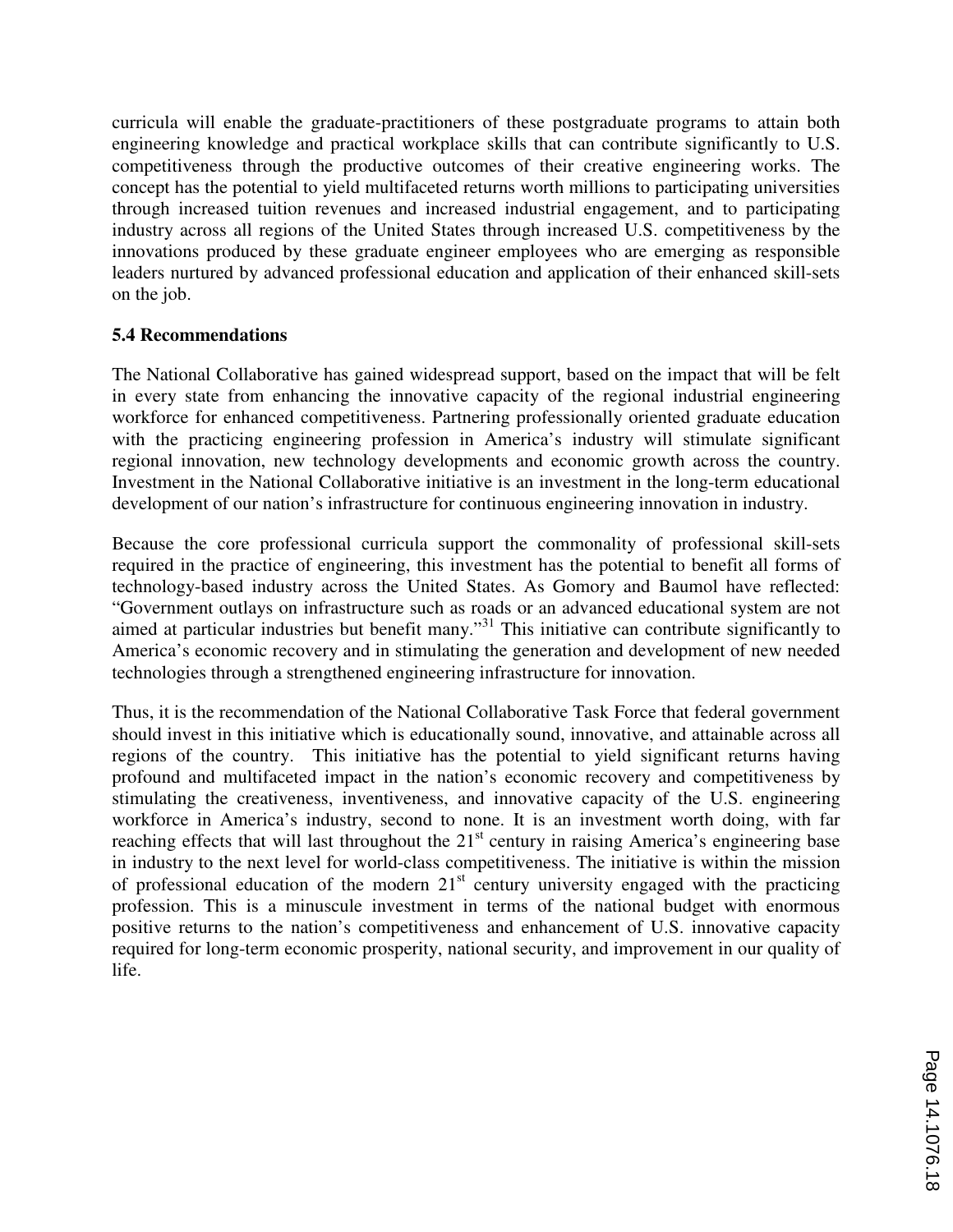#### **References**

 $\overline{a}$ 

2 Engineering and Physical Sciences Research Council (ESPRC), *Report of a Review of the EPSRC Engineering Doctorate Centers*, UK-Engineering and Physical Sciences Research Council (ESPRC), March 2007.

<sup>3</sup> Engineering and Physical Sciences Research Council (ESPRC), Website.

4 Morita, A., *Made In Japan*, Dutton, 1986.

5 Committee on Science, Engineering, and Public Policy, *Science, Technology, and the Federal Government: National Goals for a New Era,* National Academy Press, 1993.

6 National Academy of Engineering, *Technically Speaking,* 2002.

7 National Academy of Engineering, *Educating the Engineer of 2020: Phase I Report,* 2004.

8 Academy of Engineering, Educating *the Engineer of 2020: Phase II Report,* 2005.

9 National Academy of Engineering, *Changing The Conversation,* 2008.

<sup>10</sup> Wulf, W. A., *The Urgency of Engineering Education Reform*, Main Plenary Address, Proceedings American Society for Engineering Education Annual Conference, 2002.

<sup>11</sup> Committee on Science, Engineering, and Public Policy (COSEPUP), *Reshaping the Graduate Education of Scientists and Engineers,* National Academy Press, 1995.

<sup>12</sup> Bush, Vannevar, Science, The Endless Frontier. A Report to the President by Vannevar Bush, Director of the Office of Scientific Research and Development, July 1945.

<sup>13</sup> Green Report, *Engineering Education for a Changing World*, ASEE, 1994.

<sup>14</sup> Keating, D., *2009 ASEE Proceedings*, "Strengthening the U.S. Engineering Workforce for Innovation: A Progress Report of the National Collaborative Initiative" Appendix A.

<sup>15</sup> Keating, D., *2009 ASEE Proceedings*, "Strengthening the U.S. Engineering Workforce for Innovation: A Progress Report of the National Collaborative Initiative" Appendix B.

<sup>16</sup> Walker, E.A., *Teaching Research Isn't Teaching Engineering*, ASEE, 1969.

<sup>&</sup>lt;sup>1</sup> National Research Council (NRC)-Committee on Comparative Innovation Policy: Best Practice for the 21st Century, *Innovative Flanders: Innovation Policies for the 21st Century*, National Academy Press, 2008.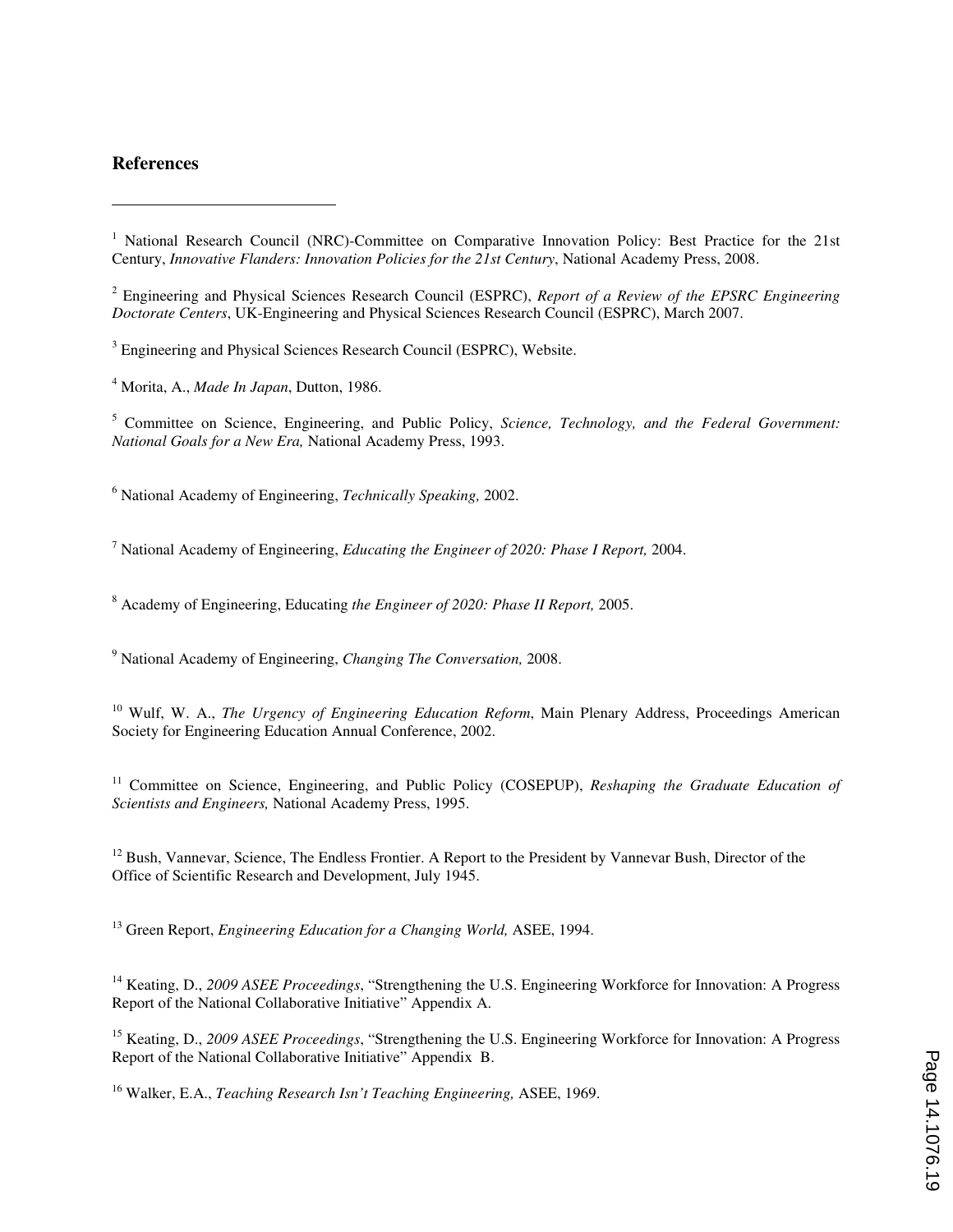<sup>17</sup> *Final Report, Project Hindsight, Director of Defense Engineering, Department of Defense, 1967.* 

<sup>18</sup> Sanders, R., Brown, F.R., *Science and Technology: Vital National Assets*, Industrial College of the Armed Forces, 1966.

<sup>19</sup> Van Opstal, D., *The Skills Imperative: Talent and U.S. Competitiveness,* Issues in Science and Technology, National Academies, Fall 2001.

<sup>20</sup> Hill, C., *The Post-Scientific Society,* Issues in Science and Technology, National Academies, Fall 2007.

<sup>21</sup> UK Parnaby Report, 1992.

 $\overline{a}$ 

 $^{22}$  Baldwin, L.V., et. al., NSF-Workshop on Continuing Education for Engineers at Mid-career, 1974.

<sup>23</sup> Kellogg Commission, *Returning to Our Roots: The Engaged University*, February 1999.

<sup>24</sup> Conrad, C.F., Haworth, J.G., Millar, S.R., *A Silent Success: Master's Education in the United States, Council of* Graduate Schools, John Hopkins University Press, 1993.

<sup>25</sup> Haworth, J.G., Conrad, C.F., *Emblems of Quality in Higher Education: Developing and Sustaining High Quality Programs,* Allyn and Bacon, 1997.

<sup>26</sup> Keating, D., *2009 ASEE Proceedings*, "Strengthening the U.S. Engineering Workforce for Innovation: A Progress Report of the National Collaborative Initiative" Appendix D.

<sup>27</sup> Keating, D., *2009 ASEE Proceedings*, "Strengthening the U.S. Engineering Workforce for Innovation: A Progress Report of the National Collaborative Initiative" Appendix D.

<sup>28</sup> Elkus, R. J., *Winner Take All: How Competitiveness Shapes the Fate of Nations,* Basic Books, 2008.

<sup>29</sup> Council of Graduate Schools, *Graduate Education: The Backbone of American Competitiveness and Innovation*, April 2007.

<sup>30</sup> National Research Council, *Science Professionals: Master's Education for a Competitive World,* National Academies Press, 2008.

<sup>31</sup> Gomory, R. E. and Baumol, W.J., *Global Trade and Conflicting National Interests,* MIT Press, 2000.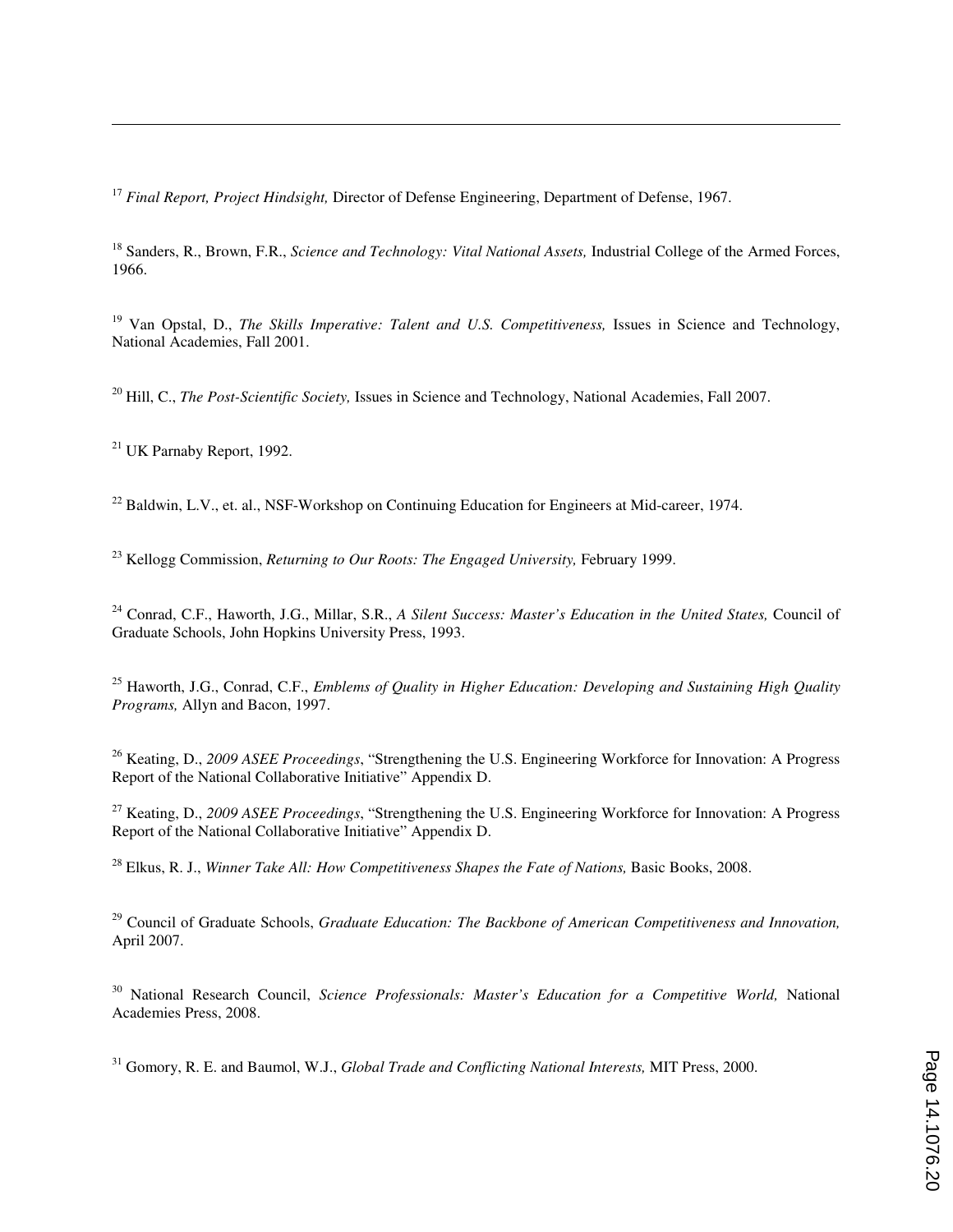<sup>28</sup> Council on Competitiveness, *Innovate America*, 2005.

 $\overline{a}$ 

29 *Rising Above the Gathering Storm: Energizing and Employing America for a Brighter Economic Future,*  National Academy Press, 2006.

<sup>30</sup> Strategic Plan: Enabling a Strong U.S. Engineering Workforce for Competitiveness, National Collaborative Task Force on Engineering Graduate Education Reform, 2006.

<sup>31</sup> Kingston, W., *Innovation: The Creative Impulse in Human Progress,* Calder, 1977.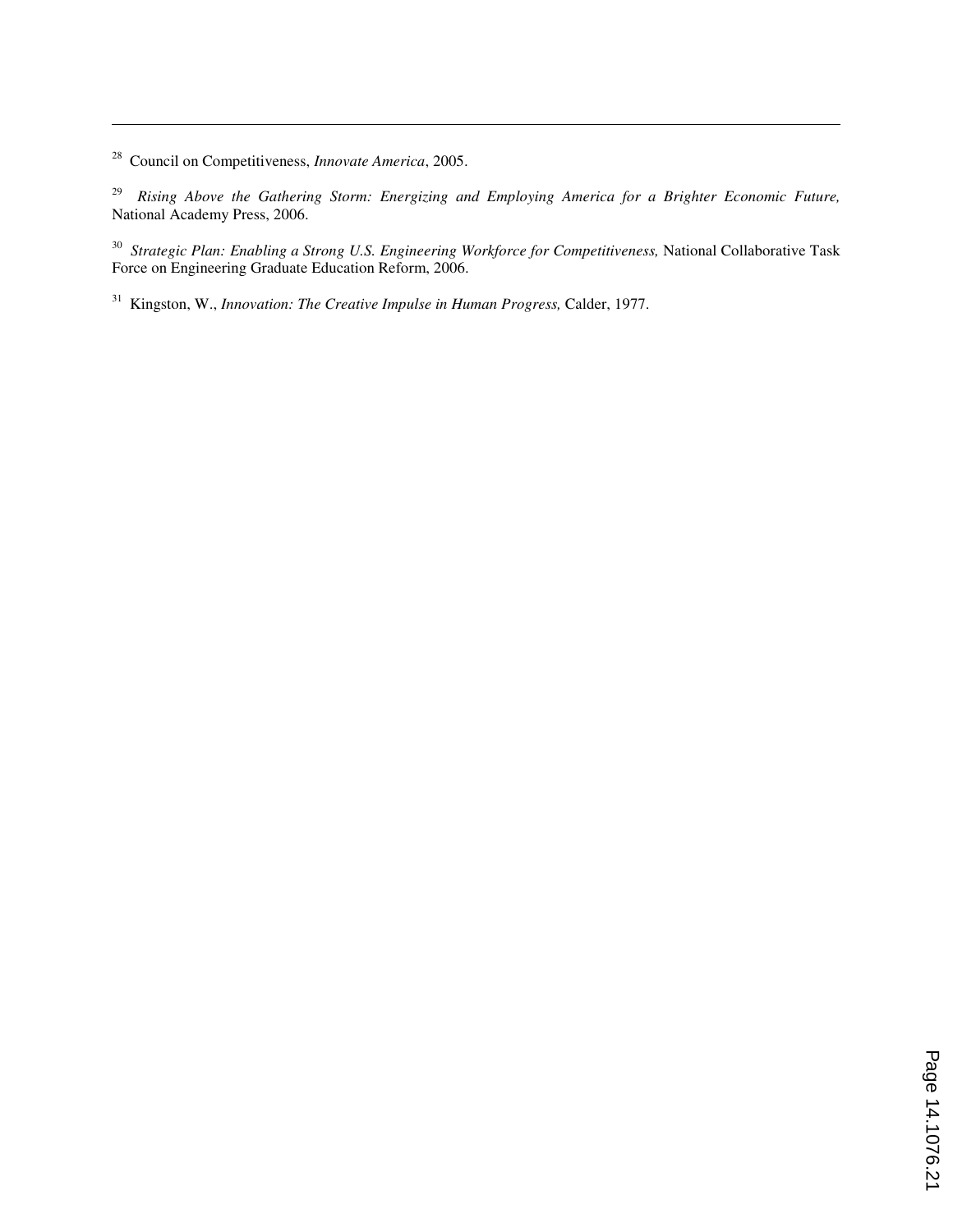## **Appendix A**

## **Guidelines for Engineering Education Reform to Develop Professionally Oriented Graduate Education to Enhance the Innovative Capacity of the**

## **U.S. Engineering Workforce in industry**

\_\_\_\_\_\_\_\_\_\_\_\_\_\_\_\_\_\_\_\_\_\_\_\_\_\_\_\_\_\_\_\_\_\_\_\_\_\_\_\_\_\_\_\_\_\_\_\_\_\_\_\_\_\_\_\_\_\_\_\_\_\_\_\_\_\_\_\_\_\_\_\_\_\_\_\_\_\_\_\_\_\_\_\_

## GUIDELINES FOR NATIONAL COLLABORATIVE TASK FORCE

- $\triangleright$  Focus on innovation and leadership
- $\triangleright$  Focus on development of U.S. Engineering Workforce for innovative competitiveness in industry, second to none in the world
- $\triangleright$  Vision —

"Innovation fosters the new ideas, technologies, and processes that lead to better jobs, higher wages and a higher standard of living. For advanced industrial nations no longer able to compete on cost, the capacity to innovate is the most critical element in sustaining competitiveness."

Council on Competitiveness

Ø Workforce Development ─

"The Council's business leaders agree that every company's most important asset are the people who walk in its doors every morning. Talented people creating new ideas and innovative technologies keep the economy strong, and growing stronger. The education and training that spark Americans' creativity and give them cutting-edge skills are a key to competitiveness.

Council on Competitiveness

- $\triangleright$  Create a new, innovative professional curriculum combined with engineering practice that matches and supports the progressive core-competence skills required for effective engineering leadership of technology development & innovation in industry ─ from beginning Entry Level Engineer through the Chief Engineer / Vice President of Engineering and Technology level for corporate technology responsibility
- $\triangleright$  Graduate centers that will be "statewide clusters" for advanced professional education for engineering innovation and leadership in all 50 states across the nation
- $\triangleright$  Use the combined formidable teaching and human resource strengths of regional universities and industry in this process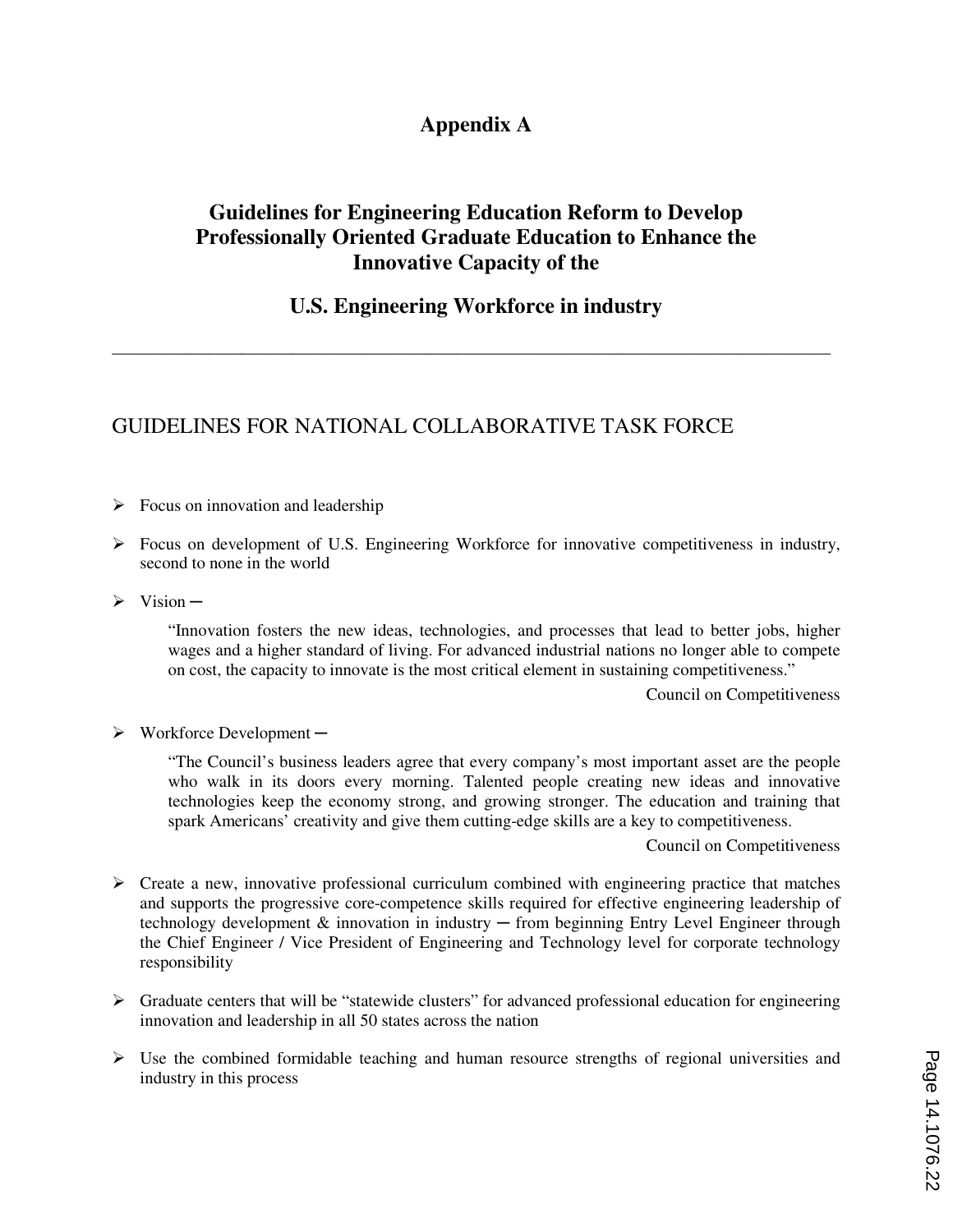- Ø Form a unique collaborative partnership between industry and universities in developing the creative and innovative capacity of the U.S. Engineering Workforce in industry for world-preeminence in technology development and innovation
- Ø Enable and encourage "lifelong learning" within the engineering population of a company to stimulate innovation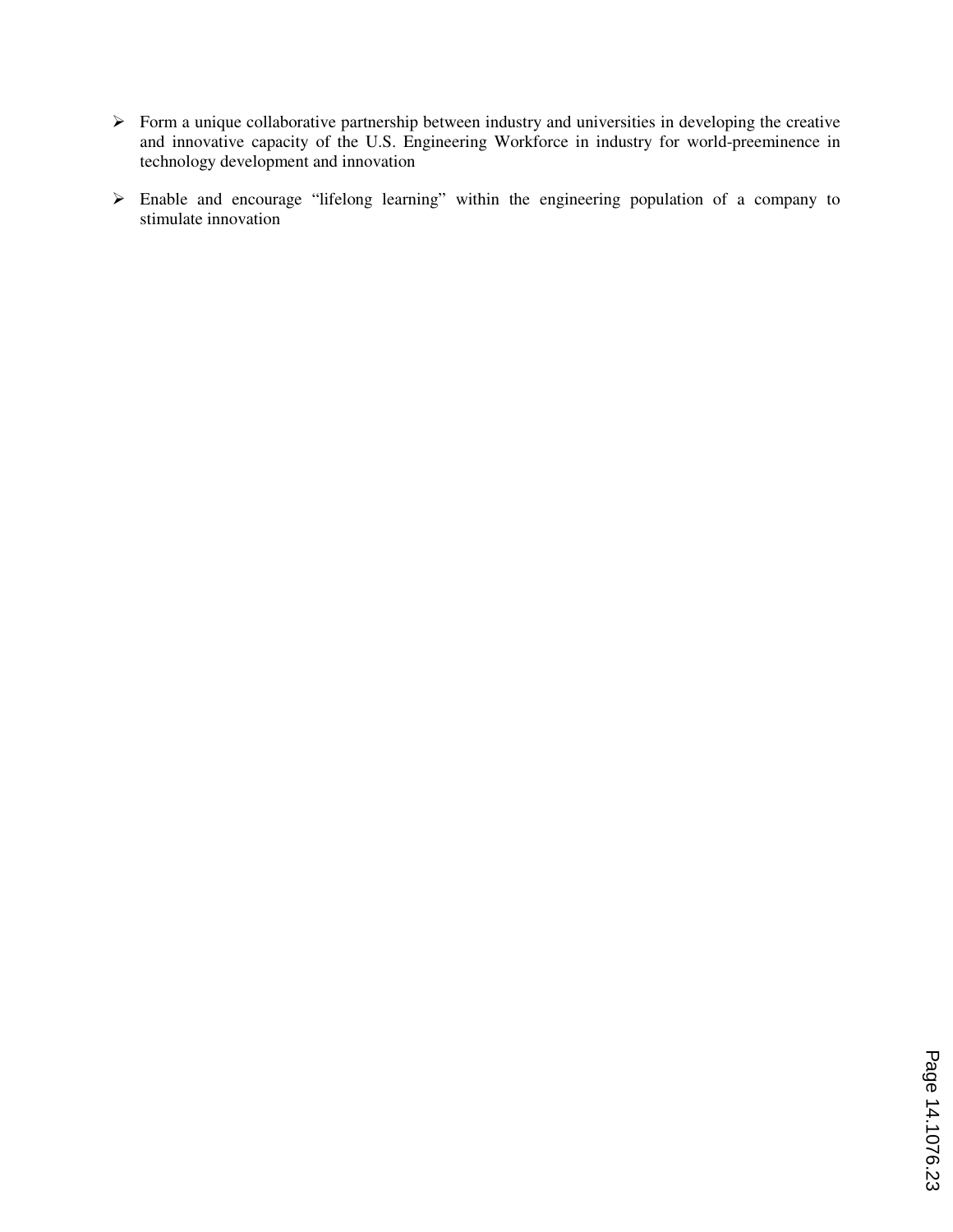## **Appendix: B-1**

# **Suggested Aims of Professional Master of Engineering (M. Eng.)**

# **Programs for Practicing Professionals in Industry**

\_\_\_\_\_\_\_\_\_\_\_\_\_\_\_\_\_\_\_\_\_\_\_\_\_\_\_\_\_\_\_\_\_\_\_\_\_\_\_\_\_\_\_\_\_\_\_\_\_\_\_\_\_\_\_\_\_\_\_\_\_\_\_\_\_\_\_\_\_\_\_\_\_\_\_\_\_\_\_\_\_\_\_\_\_

#### **Professional Master of Engineering ─ For Creative Engineering Practice and Leadership Level III Engineer –Skill-Sets / Outcomes**

#### q *Aims of professional Master of Engineering programs for engineering practice and leadership*

- a) Professional Master of Engineering (M.Eng.) programs provide a very practical component to lifelong learning; a recognized professional degree; and an integrated approach that combines advanced studies with self-directed learning, progressive experience in engineering practice, and actual engagement in creative technology development and innovation.
- b) High-quality, postgraduate professional M.Eng. programs should emphasize project-based (problemcentered) — "innovation-based learning" — concurrent with creative engineering practice thereby enhancing work-related professional skill-sets required for progressive levels of attainment from entry-level to Engineer III level proficiency.
- c) Professional M.Eng. programs should support the skill-sets/outcomes required for responsible leadership of significant work at Engineer III level of project engineering leadership responsibility.
- d) Professional M.Eng. programs should recognize postgraduate education not only as a learning process beyond the baccalaureate, but as a process for continuous professional development of intrinsic human potential, for further development of creativity, innovation, and leadership wherein self-directed learning, progressive experience, tangible project-based learning, and further advanced studies all serve as integral components of a working professional's lifelong growth process to reach his or her potential for responsible leadership in engineering practice.
- e) Professional M.Eng. programs should be specifically designed to be concurrent with and to support the working professional's on-going creative work and stage of growth in engineering practice for responsible leadership of creative, systematic technology development and innovation.
- f) Residency should be viewed as residency in engineering practice in the professional's workplace in industry/government service. Postgraduate professional M.Eng. programs enable the working professional to continuously learn, grow, and develop while he or she is fully employed without disrupting the practitioner's normal work activities or uprooting home, family, or career to continue high-quality professional education in engineering practice.

#### q *Target market for professional Master of Engineering programs*

- a) The professional master's programs in engineering practice and technology leadership should be targeted to enhance the innovative capability of graduate engineers within the U.S. Engineering Workforce (in regional industry across the nation) who are actively engaged in innovative technology development and continuous improvement at project engineering leadership level of responsibility.
- b) The professional M.Eng. programs should be specifically designed to continue the professional education of graduate engineers, after entry into industry, who are emerging as leaders and are pursuing career paths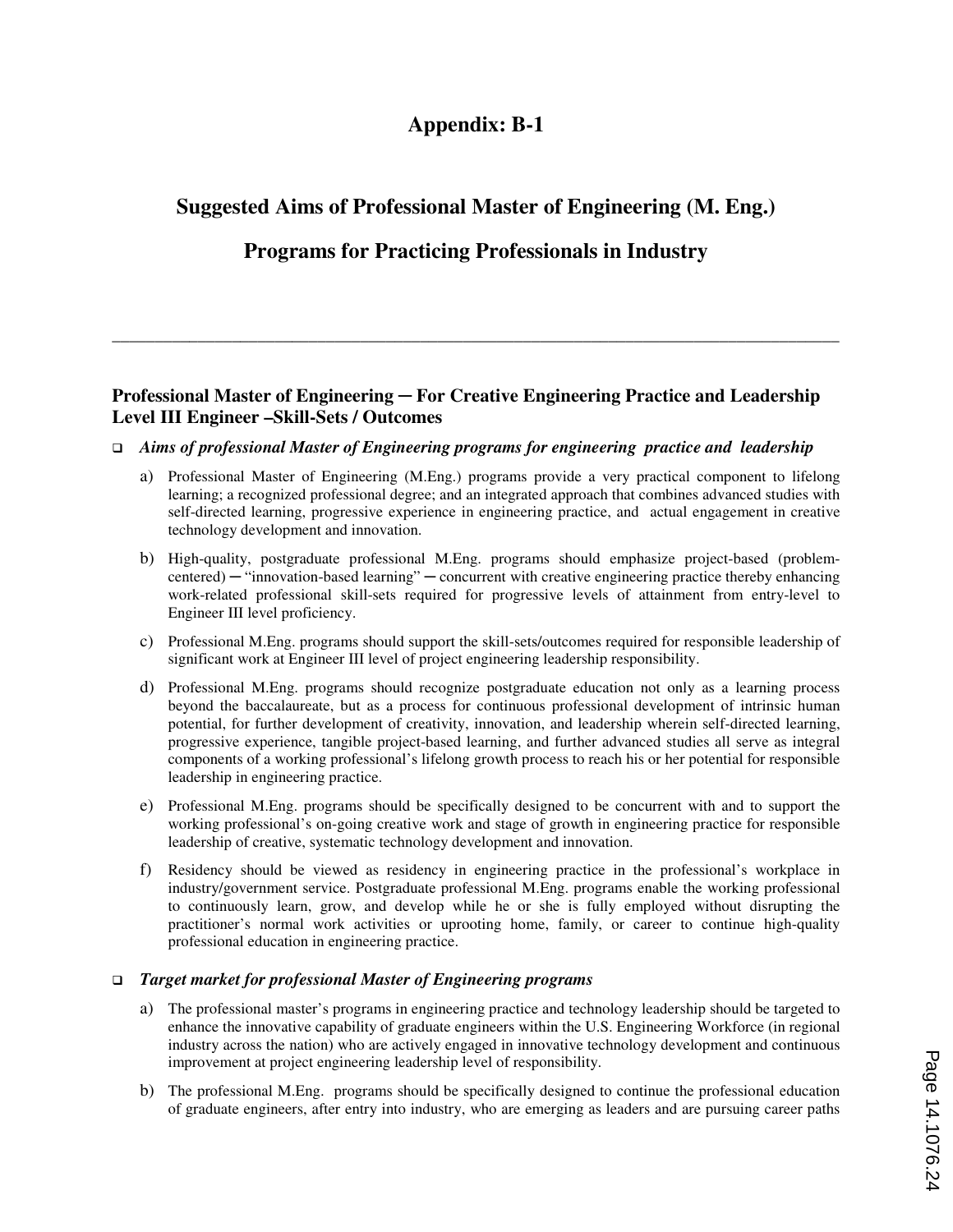that are not centered on research but are centered on the purposeful, systematic engineering creation, development and innovation of new/improved technology in the form of new/improved/breakthrough products, processes, systems, or technical operations.

#### q *Integrative professional curriculum with engineering practice*

- a) Whereas, basic undergraduate engineering education prepares young, inexperienced engineers for entry into engineering practice and is predominantly based on a faculty-centered, content-model of instruction focusing on the transmission of knowledge from teacher to student for postponed application, the intent of advanced professional engineering education is to further the continued professional development of experienced engineers beyond entry-level toward their fullest potentials as creative professionals and responsible leaders at the highest levels of leadership responsibility in engineering practice.
- b) As such, high-quality professional education should shift from a traditional faculty-centered, content-model of instruction to a learner-centered, process-oriented model of continuous professional development focusing on further development of the working professional's intrinsic creative, innovative, and leadership potential for increasing self-directedness, inventiveness, and engineering leadership skills for immediacy of application in actual creative engineering work.
- c) Professional education should be practice-oriented and designed from a holistic approach that more fully develops the engineer's breadth and depth in the context of actual engineering practice for leadership of ongoing technology development and innovation projects.
- d) Professional education for engineers should shift from the traditional perspective of one-time learning to a process of continuous professional development that builds upon the accumulated wealth of the working professional's progressive experience; an already established technical knowledge base; and an already established skill-sets base and competency base in his or her field of technology.
- e) Professional M.Eng. programs for working professionals should be specifically designed to build upon six major integrative ingredients. These include:
	- (1) Knowledge and skill-sets acquired by undergraduate education in engineering [ABET].
	- (2) The engineer's already established competency base in a technological field in industry.
	- (3) On-going experiential-based learning in creative engineering practice.
	- (4) Self-directed learning necessary to gain technological expertise in the practitioner's field.
	- (5) Project-based learning in substantive technology development project work.
	- (6) Planned professional core studies and electives concurrent with practice.

#### q *Scope of technology projects and expected project outcomes and impact*

- a) Technology development projects should be specifically selected to be directly relevant to significant needs of the participant's sponsoring industry/or of society; and should be selected by the participant with the approval of an oversight committee from industry and the university.
- b) Technology development projects should provide the participant a meaningful professional learning experience at Engineer III level of project engineering leadership responsibility and result in substantial improvements in products, processes, systems, or operations to the graduate participant's sponsoring industry.
- c) Technology projects should yield new "ideas and concepts" for creative engineering solutions through proof of feasibility for new technological improvements, developments, and innovations for products, processes, systems, and technical operations or organizational infrastructure that ultimately contribute to the body of new technological knowledge of benefit to the advancement of engineering practice, the graduate participant's corporate sponsor, and society as a result of this deliberate creative engineering work for constant engineering innovation.
- d) Technology development projects should result in a project report and a quality tangible experience of meaningful significance that is directly relevant to the technology development and innovation needs of the graduate participant's sponsoring industry/or society. This work should represent deliberate creation,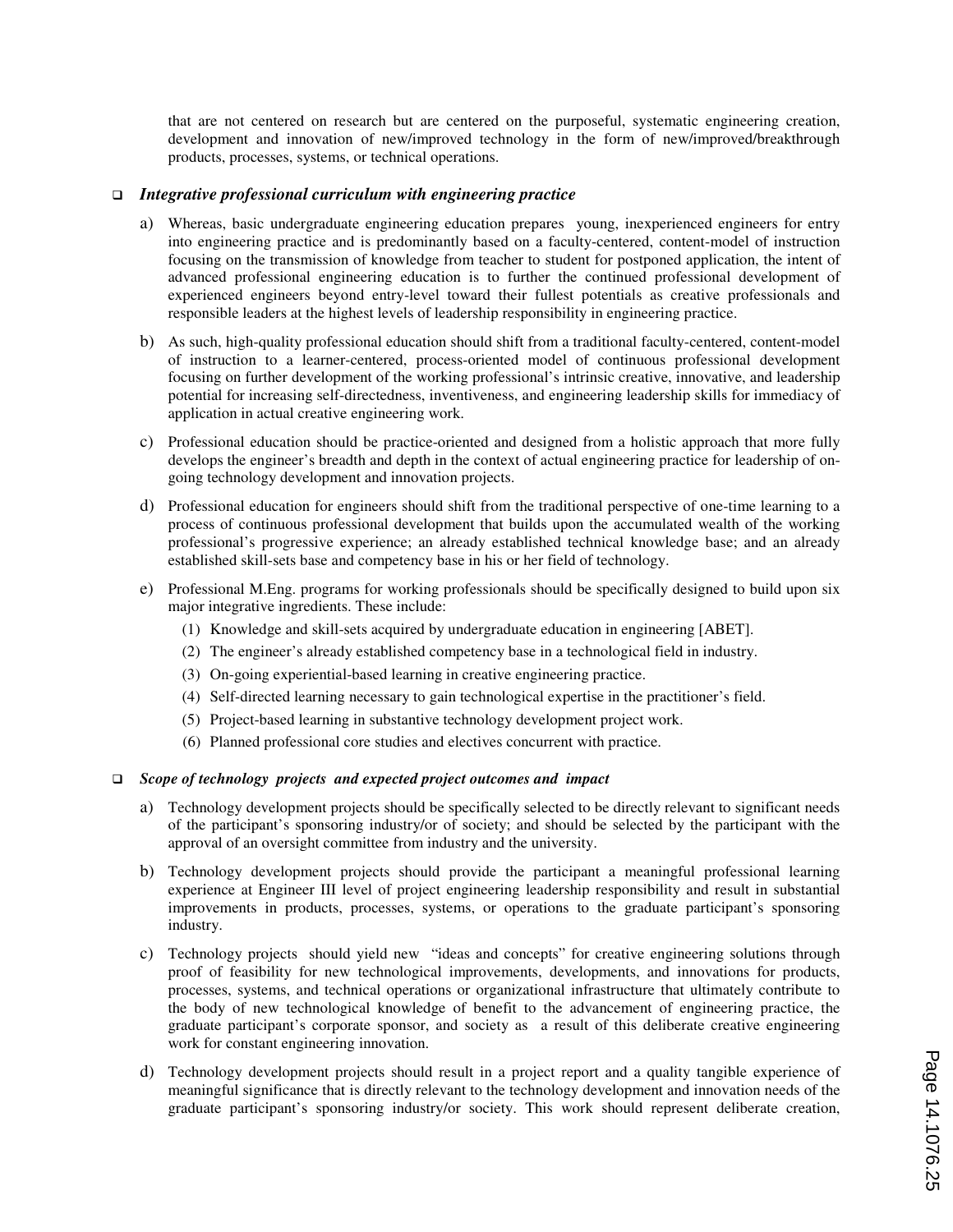improvement, development and innovation at the project engineering leadership level wherein the graduate participant is in responsible charge.

#### q *Expectations of skill-sets / outcomes for participant Engineer-Leaders*

- a) The professional master's program should be a two-year postgraduate program, which is integrated concurrently with engineering practice, that is project-based and is specifically designed to foster the professional growth of experienced working professionals beyond entry-level in industry/government service on a continuous basis while they are fully employed. The program should be designed to nurture the engineer's leadership of technology development and innovation by combining advanced studies with engineering practice in a synergistic fashion.
- b) The program should be designed to meet the progressive skill-sets of creative engineering practice for ABET graduates (engineering/engineering technology) who are assuming career paths and responsible leadership roles in engineering practice for technology development and innovation relevant to their corporate engineering mission. The program should be designed to further the growth of experienced engineers for progressive levels of attainment as full-fledged practitioners, systems developers, innovators, integrators, and leaders for responsible charge of meaningful engineering project work.
- c) The program should be designed to foster the continuous professional development of Engineer-Leaders who contribute to the creation, improvement, development, and innovation of new technology-based systems, operations, products, and processes on which regional industrial growth and economic development depends for creation of new wealth/employment/national security purposes.
- d) The program should be designed for those engineers who can make original contributions to the creation, invention, and development of new/improved technology through purposeful, systematic improvement/breakthrough innovation. And as a result of their creative engineering work, add to the body of new technological knowledge as leaders for the region's and nation's technological progress and competitiveness.
- e) Participants are expected to emerge from the professional master's program as fully competent professionals and experienced Engineer-Leaders in a functional area of the sponsor's technology with the skill-sets, knowledge, experience, and outcomes ready to assume responsibilities associated with Engineer III qualifications for technology project leadership.

#### q *Entrance requirements*

- a) High-quality postgraduate professional master's programs should be formulated to enable working professionals to enter them at an early career stage in engineering practice/and at later stages of professional development when the additional learning and growth experience would be most valuable. It is now understood that the integrative combination of practical engineering experience plus further advanced studies is a valuable component of an engineer's continuing professional education beyond the baccalaureate.
- b) Because many of the skill-sets that are required during the professional maturation process in engineering practice for leadership of technology development and innovation in industry can only be attained through practical experience, it is recommended that a minimum of at least six months of professional experience in engineering practice, beyond a four-year undergraduate education in engineering/engineering technology from an ABET accredited institution, should be required for entrance into these professionally-oriented graduate programs. Completion of the FE for progression toward licensure is also recommended when appropriate.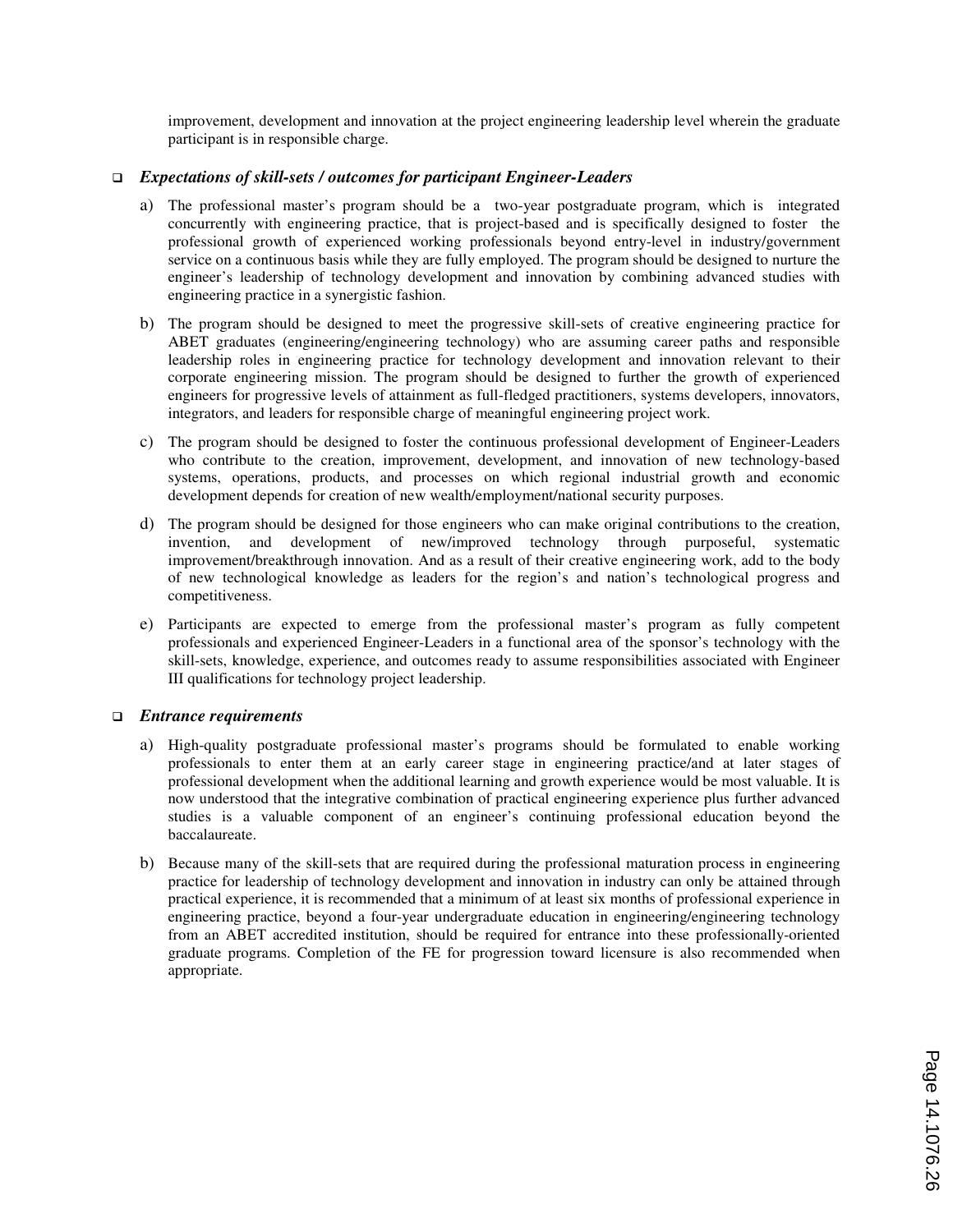## **Appendix: B-2**

## **Suggested Aims of Professional Doctor of Engineering (D. Eng.)**

## **Programs for Practicing Professionals in Industry**

\_\_\_\_\_\_\_\_\_\_\_\_\_\_\_\_\_\_\_\_\_\_\_\_\_\_\_\_\_\_\_\_\_\_\_\_\_\_\_\_\_\_\_\_\_\_\_\_\_\_\_\_\_\_\_\_\_\_\_\_\_\_\_\_\_\_\_\_\_\_\_\_\_\_\_\_\_\_\_\_\_\_\_\_\_

#### **Professional Doctor of Engineering ─ For Creative Engineering Practice and Leadership Level VI Engineer – Skill-Sets / Outcomes**

#### q *Aims of professional Doctor of Engineering programs for engineering practice and leadership*

- a) Professional Doctor of Engineering (D.Eng.) programs provide a professional alternative to research-based PhD programs for engineers engaged in needs-driven technology development and innovation in industry and a coherent component of lifelong learning for continuous professional development in creative engineering practice beyond the professional M.Eng.
- b) Professional D.Eng. programs for engineering practice and technology leadership should be specifically designed to be integrative with and in the context of on-going engineering practice for leadership of technology development and innovation in industry and should emphasize project-based (problemcentered) ─ "innovation-based learning" ─ concurrent with practice.
- c) Professional D.Eng. programs should support the skill-sets required for responsible leadership of significant work at Engineer VI level of technical program and technology policy responsibility.
- d) Professional D.Eng. programs should recognize postgraduate education not only as a continuous learning process beyond the master's, but as a process for continuous professional development of intrinsic human potential for further development of creativity, innovation, and leadership wherein self-directed learning, progressive experience, tangible project-based learning, and further advanced studies all serve as integral components of a working professional's lifelong growth process to reach his or her potential for leadership in engineering practice.
- e) Professional D.Eng. programs should be specifically designed to be concurrent with and to support the working professional's on-going creative work and stage of growth in engineering practice for responsible leadership of creative, systematic technology development and innovation.
- f) Residency should be viewed as residency in engineering practice in the professional's workplace in industry/government service. Postgraduate professional D.Eng. programs enable the working professional to continuously learn, grow, and develop while he or she is fully employed without disrupting the graduate practitioner's normal work activities or uprooting home, family, or career to continue high-quality professional education in engineering practice.

#### q *Target market for professional Doctor of Engineering programs*

a) Professional doctoral programs for responsible technology leadership in engineering practice should be targeted to enhance the innovative capability of engineers within the U.S. Engineering Workforce (in regional industry) who are pursuing career paths that are not centered on research but are centered on the purposeful, systematic engineering creation, development and innovation of new/improved technology in the form of processes, systems, or technical operations.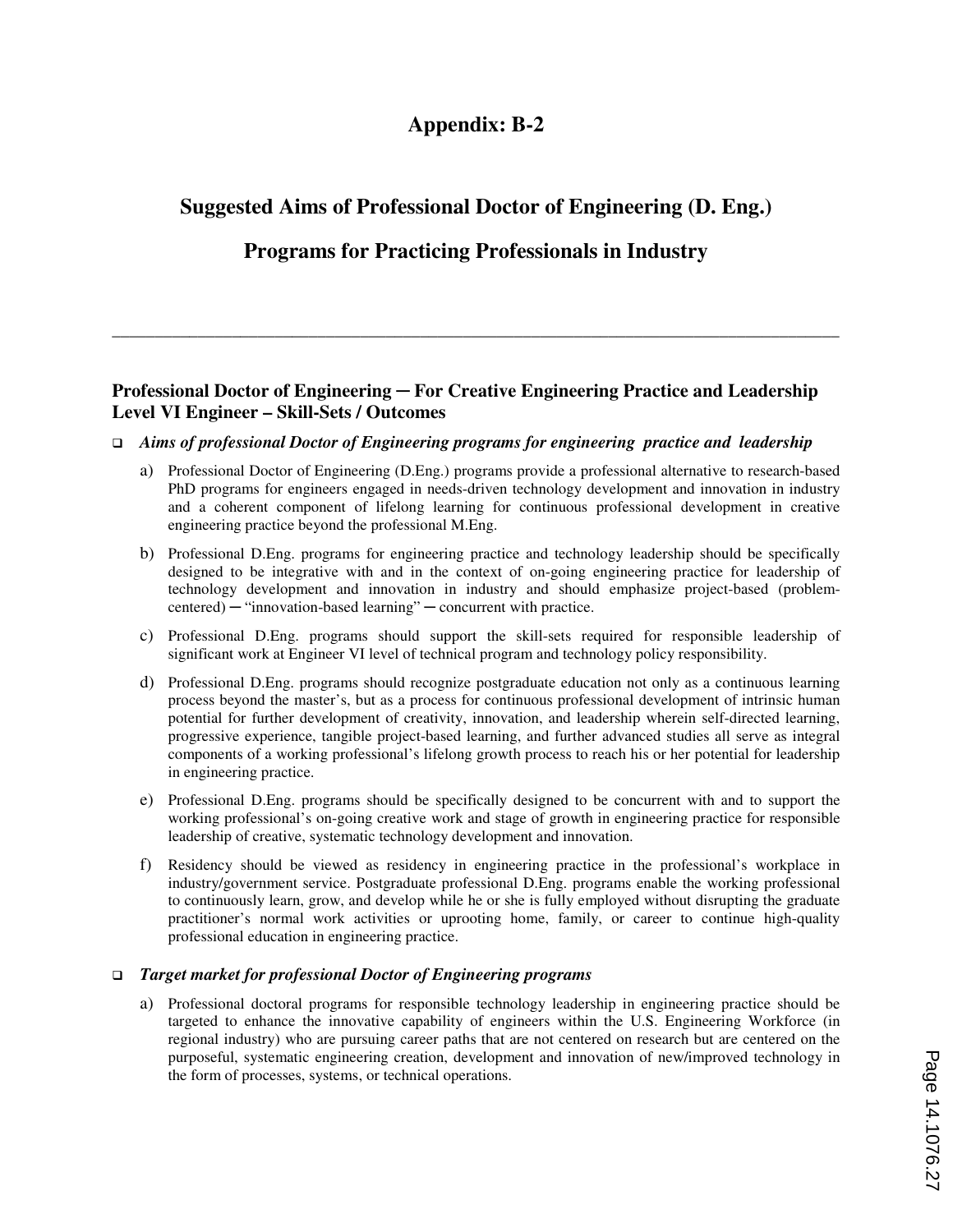b) Professional D.Eng. programs should be specifically designed to continue the professional education of graduate engineers, after entry into industry, who have at least 5 to 10 years of progressive experience beyond entry-level, hold the professional M.Eng. (or equivalent), and are actively engaged in responsible leadership of innovative technology development in industry/government service.

#### q *Integrative professional curriculum with practice*

- a) Whereas traditional graduate scientific education and research-oriented PhD programs are purposefully designed to prepare traditional graduate students as future academic researchers and independent scientific investigators in the context of on-going scientific research investigations ─ and emphasize inquiry-based learning for scientific "discovery" — the intent of the professional D.Eng. program is to further the professional development of experienced engineers beyond the professional M.Eng. level toward their fullest potentials for creativity, innovation, and leadership for needs-driven technology development and innovation in engineering practice in industry.
- b) High-quality professional D.Eng. programs, designed for technology development engineers, should shift from emphasis on inquiry-based learning for scientific "discovery" to purposeful, creative problem solving and engineering innovation driven by real-world human needs; and should be designed in the context of advanced engineering practice to emphasize project-based (problem-centered) ─ "innovation-based learning "— concurrent with engineering practice.
- c) Professional curriculum for the D.Eng. should be practice-oriented and designed from a holistic approach that more fully develops the engineer's breadth and depth in the context of engineering practice for leadership of on-going technology development and innovation projects.
- d) Professional education should shift from the traditional perspective of one-time learning to a process of continuous professional development that builds upon the growing wealth of the working professional's progressive experience, expertise, and an already established technical knowledge base and skill-sets base in his or her field of technology. Emphasis should shift from classroom instruction to increasing selfdirectedness and leadership of technology development.
- e) Professional D.Eng. programs should be specifically designed to be concurrent with engineering practice and should build upon six major integrative ingredients. These include:
	- (1) Knowledge and skill-sets acquired by undergraduate and master's education in engineering.
	- (2) The engineer's already established competency base in a technological field in industry.
	- (3) On-going experiential-based learning in creative engineering practice.
	- (4) Self-directed learning necessary to gain technological expertise in the practitioner's field.
	- (5) Project-based learning in substantive technology development project work.
	- (6) Planned professional core studies and electives concurrent with practice.

#### q *Scope of technology projects and expected project outcomes and impact*

- a) Technology development projects should be specifically selected to be directly relevant to significant needs of the participant's sponsoring industry/or of society; and should be selected by the participant with the approval of an oversight committee from industry and the university.
- b) Technology development projects are selected to provide the participant a meaningful professional learning experience at Engineer VI level for technical program responsibility and are expected to result in substantial improvements/breakthroughs in products, processes, systems, or operations to the participant's sponsoring industry.
- c) Technology projects should yield new "ideas and concepts" for creative engineering solutions through proof of feasibility for new technological improvements, developments, and innovations for products, processes, systems, and technical operations or organizational infrastructure that ultimately contribute to the body of new technological knowledge of benefit to the advancement of engineering practice, the participant's corporate sponsor, and society as a result of this deliberate creative engineering work for constant innovation.